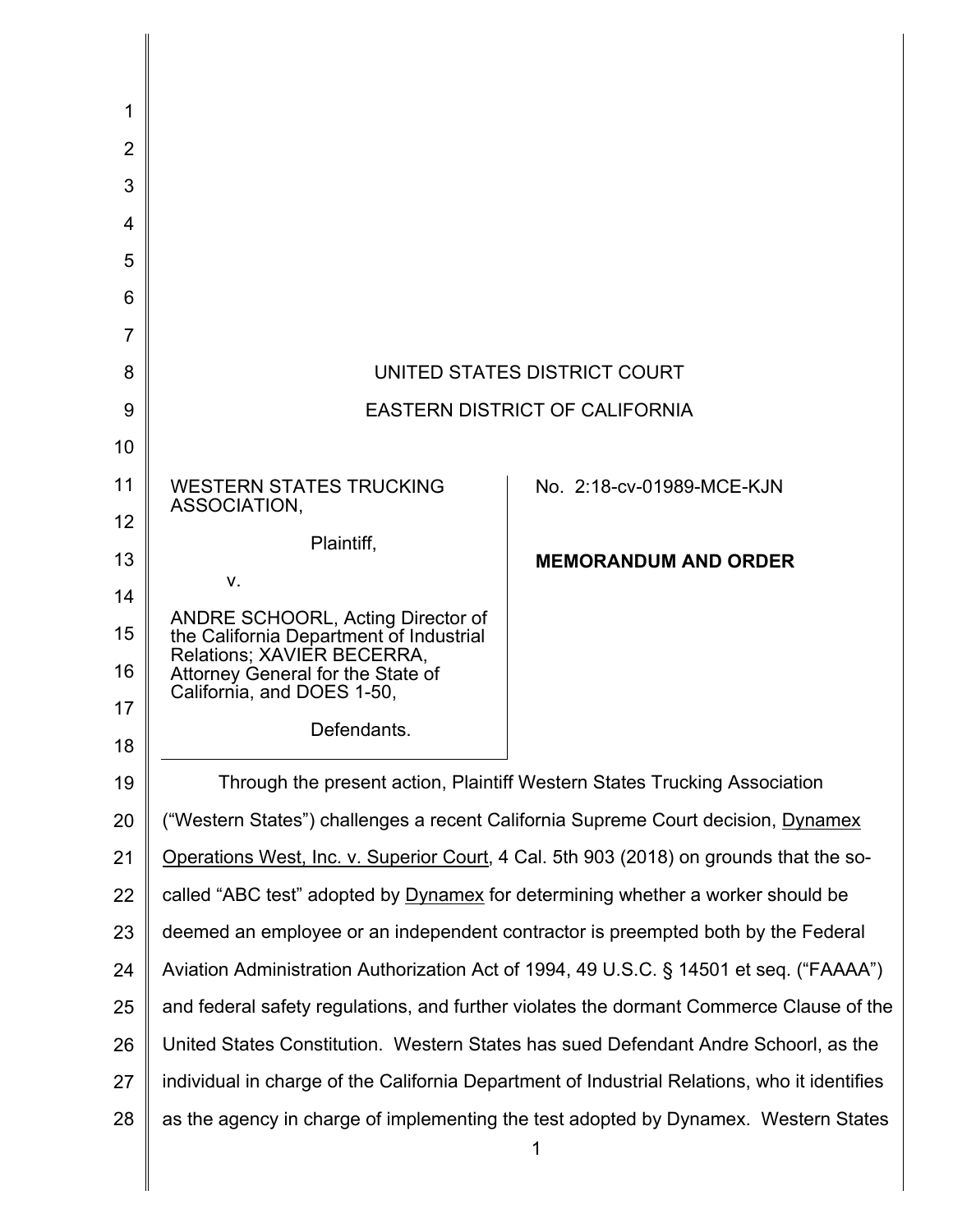1 2 has also named California Attorney General Xavier Becerra as a Defendant on grounds that Becerra is responsible for enforcing the test.

3 4 5 6 7 8 9 10 11 12 13 Now before the Court is Defendant Becerra's Motion to Dismiss (ECF No. 6), as joined by Defendant Schoorl (ECF No. 11) (hereinafter "Defendants" unless otherwise specified). Defendants first claim that Western States lacks standing to assert its claims to enjoin application of the ABC test, and that accordingly jurisdiction is lacking under Federal Rule of Procedure 12(b)(1). Defendants then assert that because Western States cannot succeed on its preemption arguments under the FAAAA, applicable federal motor vehicle safety regulations, or the so-called Dormant Commerce Clause of the United States Constitution, Western States' lawsuit fails to state a claim upon which relief can be granted under Rule 12(b)(6) in any event. As set forth below, while the Court does find that Western States has standing to pursue its claim, Defendants' Motion is nonetheless GRANTED on its merits.

# **BACKGROUND**<sup>1</sup>

17 18 19 20 21 22 23 24 25 26 Western States is a nonprofit trade association with over 1, 000 member companies and 5,000 affiliated member motor carriers. Western States' member carriers operate in interstate, intrastate, and foreign commerce, and range in size from single truck owner-operators, to fleets with over 350 trucks. According to Western States, given fluctuating demand for trucking services, companies have hired smaller carriers on a temporary basis for decades, and those smaller carriers frequently hire their services out to contractors and other trucking companies as independent contractors. Thousands of non-employee independent contractors are used in the industry as a result, including owner-operators who both own and drive their own ///

27

14

15

<sup>28</sup>  $1$  The allegations contained in this section are drawn, sometimes verbatim, from Western States' Complaint. ECF No. 1.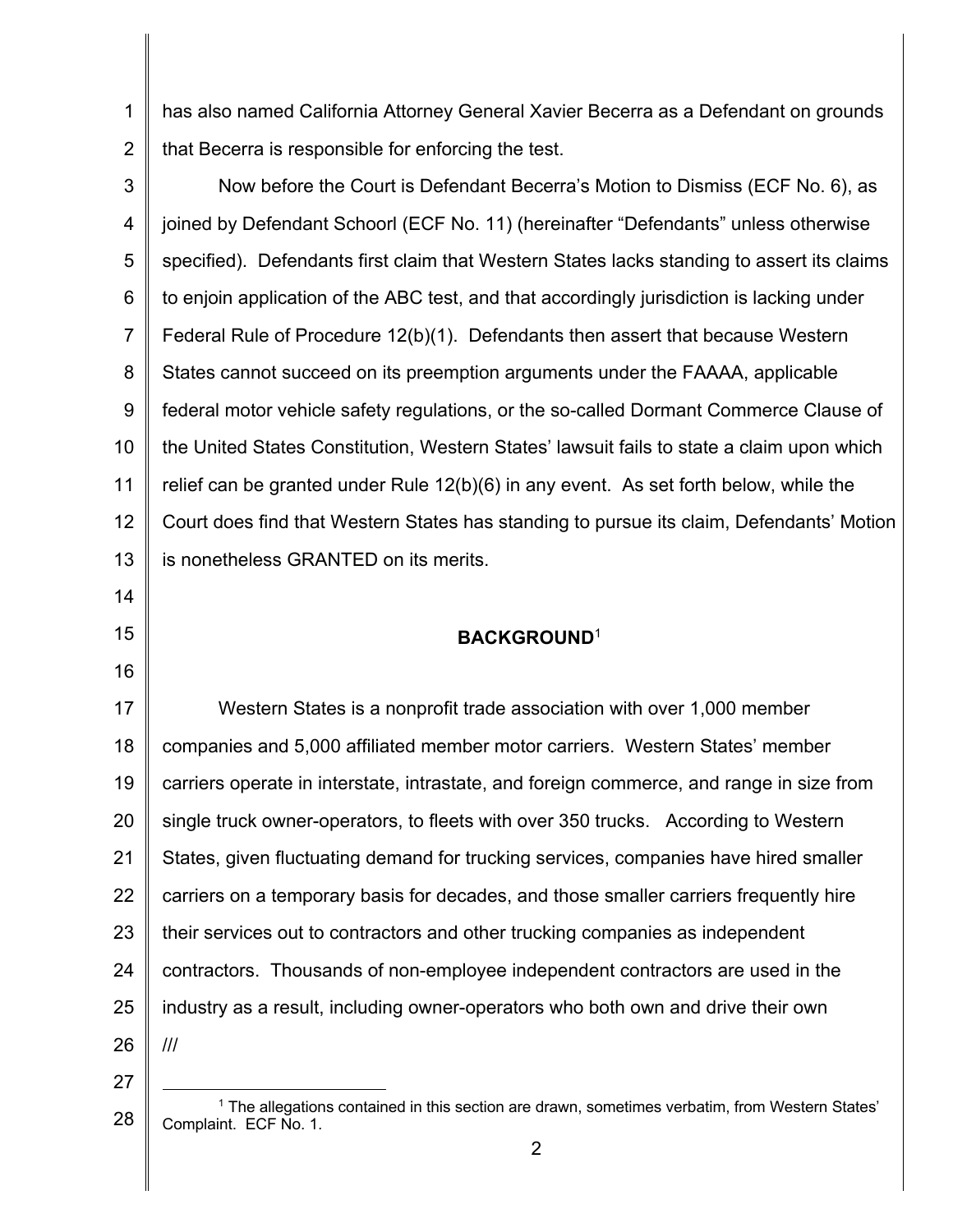equipment. In addition, the trucking industry also includes brokerage services that arrange for such independent contractors to provide transportation services. 1 2

In its 2018 Dynamex decision, the California Supreme Court articulated a new standard, the so-called ABC test, in order to distinguish between employees and independent contractors for purposes of California's wage orders. Wage orders are constitutionally-authorized, quasi-legislative regulations issued by the California Industrial Welfare Commission to provide for both minimum wages and the general welfare of employees. Dynamex, 4 Cal. 5th at 914, n.3. The California Department of Industrial Relations, the agency headed by Defendant Schoorl, is responsible for enforcing the state's labor laws, including the Commission's wage orders. Huntington Mem'l Hosp. v. Superior Court, 131 Cal. App. 4th 893, 902 (2005). 3 4 5 6 7 8 9 10 11

Factually, Dynamex involved a dispute between Dynamex and two individual delivery drivers, who alleged that they were misclassified as independent contractors rather than employees in violation of both Wage Order No. 9, the applicable state wage order governing the transportation industry, and various provisions of the California Labor Code. See Dynamex, 4 Cal. 5th at 914. According to the drivers, Dynamex's policy under which all drivers were considered independent contractors rather than employees violated the law. 12 13 14 15 16 17 18

 In resolving the issue, the Court looked to the fact that for purposes of California wage orders, the term "employ" means not only to be employed by an employer or subject to the direction of one who "exercises control over the wages, hours, or working conditions of a person," but also to "engage, suffer, or permit to work." ld. at 926-927.<sup>2</sup> It noted that its previous decisions, most notably the case of S.G. Borello & Sons v. Dept. of Ind. Relations, 48 Cal. 3d 341 (1989) focused on the intended scope and purpose of particular statutory provisions that considered the employer's control over the details of work performed (the so-called "statutory purpose" standard, see Dynamex, 19 20 21 22 23 24 25 26

27

28

l

 Code of Regulations, tit. 8, § 11090(2), the same definitions "are also included in each of the other 15 wage orders governing other industries in California." Id. at 926, fn.9.  $2$  Significantly, while for purposes of Wage Order No. 9 these definitions appear in the California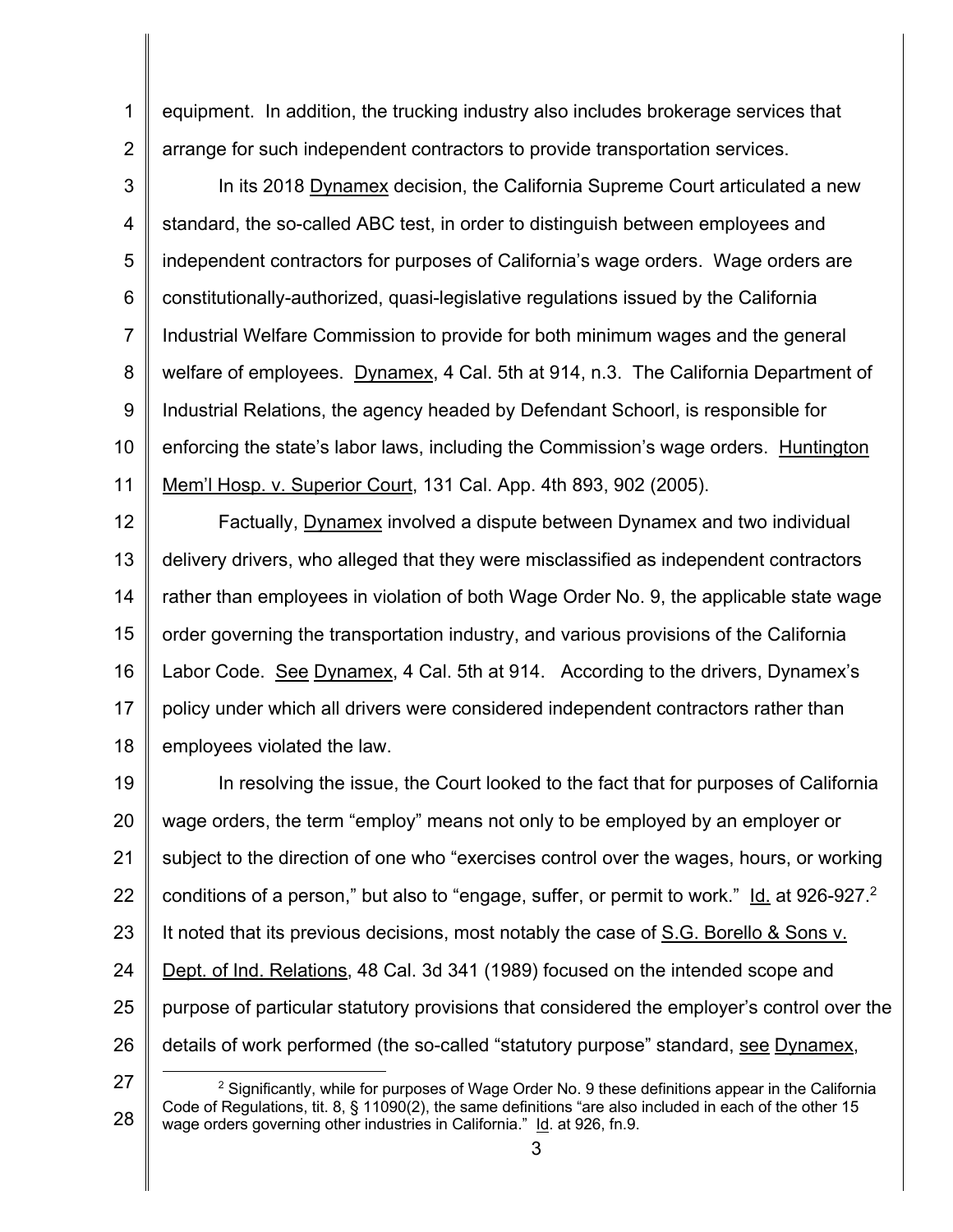| 1              | 4 Cal. 5th at 934-35). Because the wage orders include an alternate definition of employ                                          |  |
|----------------|-----------------------------------------------------------------------------------------------------------------------------------|--|
| $\overline{2}$ | as meaning to "engage, suffer or permit to work", however, Dynamex reasoned that                                                  |  |
| 3              | definition also had to be considered in assessing the scope of employment under the                                               |  |
| 4              | wage orders. Finding the term to be "exceptionally broad," Dynamex found that the                                                 |  |
| 5              | suffer or permit to work standard had to be "interpreted and applied broadly to include                                           |  |
| 6              | within the covered 'employee' category all individual workers" reasonably viewed as                                               |  |
| $\overline{7}$ | working within the hiring entity's business. Id. at 952-953, citing Martinez v. Combs,                                            |  |
| 8              | 49 Cal. 4th 35, 69 (2010). That made for a more wide-range and inclusive definition of                                            |  |
| 9              | employment than had previously been applied. Accordingly, for purposes of California                                              |  |
| 10             | wage orders, and given the protective history and purpose of the suffer or permit to work                                         |  |
| 11             | standard contained therein, Dynamex rejected a multifactor, totality-of-the-circumstances                                         |  |
| 12             | standard for distinguishing between employees and independent contractors (which it                                               |  |
| 13             | found difficult to easily and consistently apply, particularly in advance). Id. at 954-56.                                        |  |
| 14             | Instead, Dynamex held that, for purposes of California wage orders, the burden should                                             |  |
| 15             | be placed on the hiring entity to establish that the worker was an independent contractor                                         |  |
| 16             | under the three-part ABC test. That test requires that each of the following factors be                                           |  |
| 17             | established:                                                                                                                      |  |
| 18             | (A) that the worker is free from the control and direction of the                                                                 |  |
| 19             | hiring entity in connection with the performance of the work,<br>both under the contract for the performance of the work and in   |  |
| 20             | fact; and (B) that the worker performs work that is outside the<br>usual course of the hiring entity's business; and (c) that the |  |
| 21             | customarily engaged in an independently<br>worker is<br>established trade, occupation or business of the same nature              |  |
| 22             | as the work performed.                                                                                                            |  |
| 23             | Id. at 957.                                                                                                                       |  |
| 24             | According to Western States, this test fundamentally "discarded decades of                                                        |  |
| 25             | settled California law" by discarding previous precedent for assessing whether an                                                 |  |
| 26             | individual is deemed an employee or an independent contractor. Compl., ¶ 32.                                                      |  |
| 27             | Western States avers that because trucking business models were developed in light of                                             |  |
| 28             | that prior precedent, as set forth in Borello, the implications of Dynamex for determining<br>4                                   |  |

║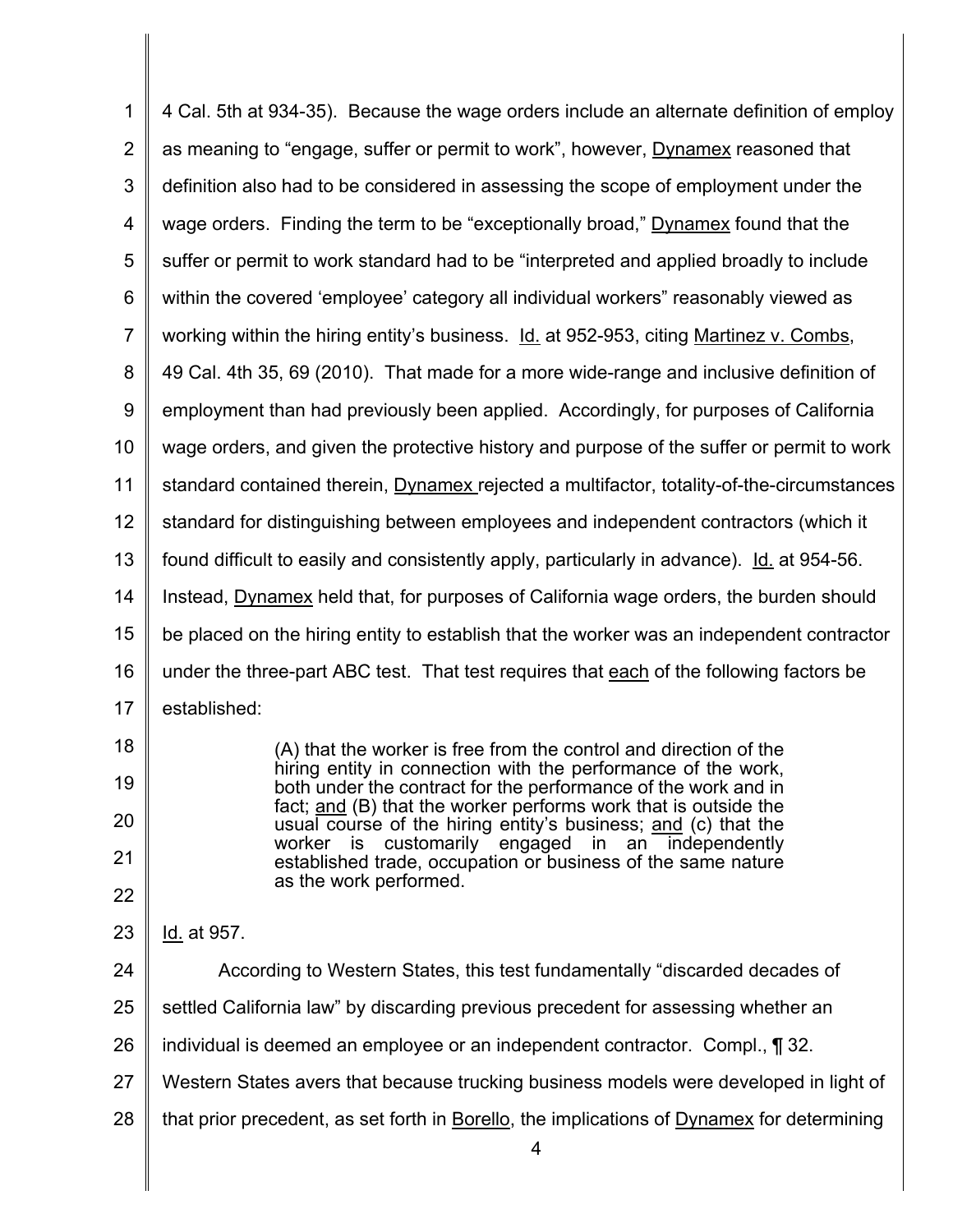1 2 3 4 5 6 7 8 9 employee status "throws into question the legality of the entire trucking industry in California." Id. at ¶ 33. By requiring that independent contractors not be engaged in the same work as the hiring entity, Western States claims that **Dynamex** upends its members' flexibility to hire small, independent carriers, and especially owner -operators, for transportation needs. As such, according to Western States, Dynamex limits the ability of its members to easily obtain drivers on a short -term basis without making those drivers employees. Moreover, as a result of the additional expense attendant with conferring employee status, Western States opines that its members could be forced to raise prices, reduce services, and/or limit available routes.

10 11 12 13 14 15 16 17 18 19 20 As indicated above, Western States' Complaint makes three primary claims. First, it contends that the ABC test adopted by Dynamex directly impacts the price, routes, and services of its motor carrier members, and is therefore preempted by federal law in the form of the FAAAA. Second, Western States claims that the ABC test "on its face discriminates against out-of-state and interstate trucking companies," thereby violating the dormant Commerce Clause of the United States Constitution. Compl. at ¶¶ 64-66. Third and finally, Western States maintains that the ABC test is preempted in any event for the Federal Motor Carrier Safety Regulations as enacted at 49 C.F.R. §§ 300-399. Id. at ¶¶ 68-69. Western States' lawsuit seeks both declaratory and injunctive relief prohibiting enforcement of the employment standard announced by Dynamex.

21 22 23 24 25 26 27 28 In now moving to dismiss this lawsuit, Defendants claim as a preliminary matter that Western States lacks standing to pursue this lawsuit because, in the lack of a concrete legal dispute, Western States in essence seeks an advisory opinion not ripe for judicial adjudication. The International Brotherhood of Teamsters ("IBT"), whose intervention request in this matter was granted by Order filed November 13, 2018 (ECF No. 27) submitted its own brief in support of Defendants' Motion (ECF No. 6), and that brief posits another standing argument. According to IBT, the allegations of Western States' Complaint are insufficient to confer associational standing since there has been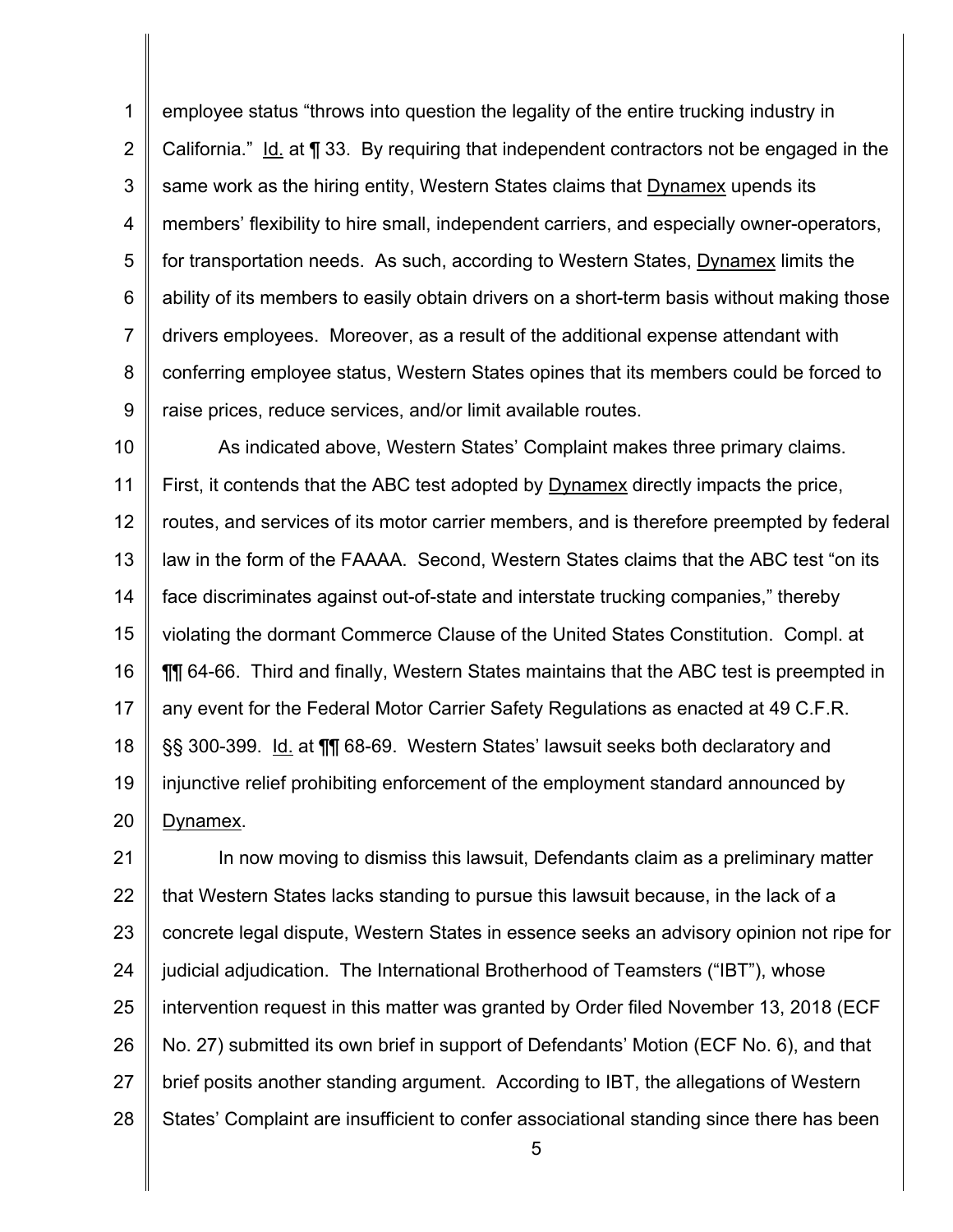1 2 no showing that any Western States' member has suffered or will suffer harm in the aftermath of the Dynamex decision.

3 4 5 6 7 8 9 10 11 12 On a substantive basis, both Defendants and IBT argue that the FAAAA does not preempt Dynamex's interpretation of state law, since its criteria for establishing a viable independent contractor relationship has "no more than [an] indirect remote and tenuous" impact on prices, routes and services subject to FAAAA oversight, and consequently is not preempted. See Californians for Safe and Competitive Dump Truck Transp. v. Mendonca, 152 F.3d 1184, 1189 (9th Cir. 1998). Defendants also point out that under another Ninth Circuit decision, Dilts v. Penske Logistics, LLC, 769 F.3d 637 (9th Cir. 2014), the Court further noted that in enacting the FAAAA, Congress did not "intend to preempt generally applicable state transportation, safety, welfare, or business rules that do not otherwise regulate prices, routes, or services." Id. at 644.

13 14 15 16 17 18 19 20 With regard to Western States' claim that regulations promulgated by the Federal Motor Carrier Safety Administration ("FMCSA") also serve to preempt Dynamex, Defendants and IBT again claim that under the circumstances of this matter supplemental state regulation is proper, particularly since no conflict between the federal regulations and Dynamex is present. Finally, with regard to Western States' claim that the ABC test adopted by Dynamex violates the Dormant Commerce Clause, Defendants and IBT maintain that any burden imposed on interstate commerce by the test is not excessive in relation to state interests in properly classifying employees.

# **STANDARD**

# **A. Motion to Dismiss under Rule 12(b)(1)**

21

22

23

24

25 26 27 28 Federal courts are courts of limited jurisdiction, and are presumptively without jurisdiction over civil actions. Kokkonen v. Guardian Life Ins. Co. of Am. , 511 U.S. 375, 377 (1994). The burden of establishing the contrary rests upon the party asserting jurisdiction. Id. Because subject matter jurisdiction involves a court's power to hear a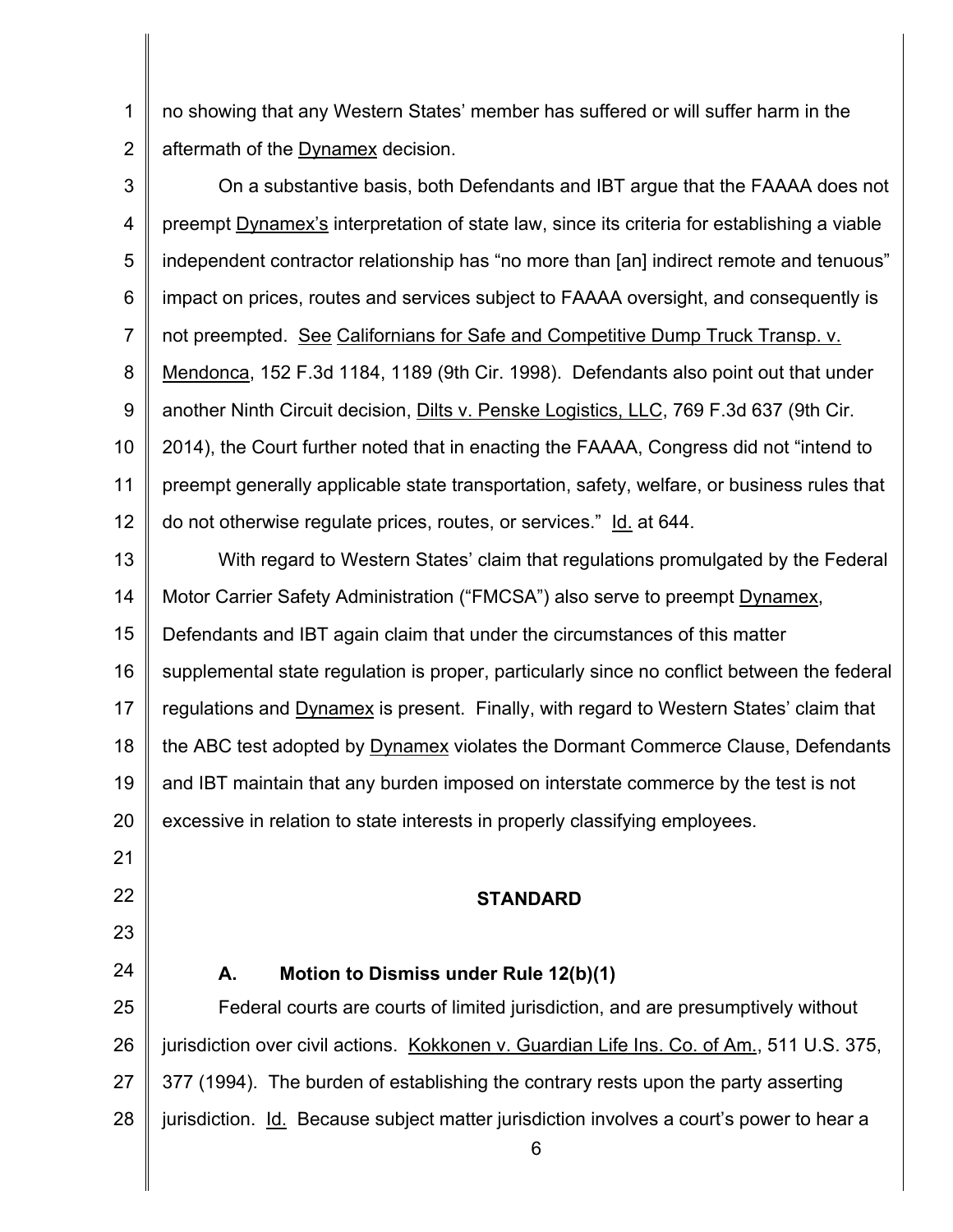1 2 3 4 5 6 7 8 9 10 11 12 13 14 15 case, it can never be forfeited or waived. United States v. Cotton , 535 U.S. 625, 630 (2002). Accordingly, lack of subject matter jurisdiction may be raised by either party at any point during the litigation, through a motion to dismiss pursuant to Federal Rule of Civil Procedure  $12(b)(1)^3$  Arbaugh v. Y&H Corp., 546 U.S. 500, 506 (2006); see also Int'l Union of Operating Eng'rs v. Cnty. of Plumas, 559 F.3d 1041, 1043-44 (9th Cir. 2009). Lack of subject matter jurisdiction may also be raised by the district court sua sponte. Ruhrgas AG v. Marathon Oil Co., 526 U.S. 574, 583 (1999). Indeed, "courts have an independent obligation to determine whether subject matter jurisdiction exists, even in the absence of a challenge from any party."  $\underline{\mathsf{Id}}$ .; see Fed. R. Civ. P. 12(h)(3) (requiring the court to dismiss the action if subject matter jurisdiction is lacking). There are two types of motions to dismiss for lack of subject matter jurisdiction: a facial attack, and a factual attack. Thornhill Publ'g Co. v. Gen. Tel. & Elec. Corp. , 594 F.2d 730, 733 (9th Cir. 1979). Thus, a party may either make an attack on the allegations of jurisdiction contained in the nonmoving party's complaint, or may challenge the existence of subject matter jurisdiction in fact, despite the formal

17 18 19 20 21 22 23 24 25 26 When a party makes a facial attack on a complaint, the attack is unaccompanied by supporting evidence, and it challenges jurisdiction based solely on the pleadings. Safe Air for Everyone v. Meyer, 373 F.3d 1035, 1039 (9th Cir. 2004). If the motion to dismiss constitutes a facial attack, the Court must consider the factual allegations of the complaint to be true, and determine whether they establish subject matter jurisdiction. Savage v. Glendale High Union Sch. Dist. No. 205, 343 F.3d 1036, 1039 n.1 (9th Cir. 2003). In the case of a facial attack, the motion to dismiss is granted only if the nonmoving party fails to allege an element necessary for subject matter jurisdiction. Id. However, in the case of a factual attack, district courts "may review evidence beyond the ///

27

16

sufficiency of the pleadings. Id.

<sup>28</sup> <sup>3</sup> All further references to "Rule" or "Rules" are to the Federal Rules of Civil Procedure unless otherwise noted.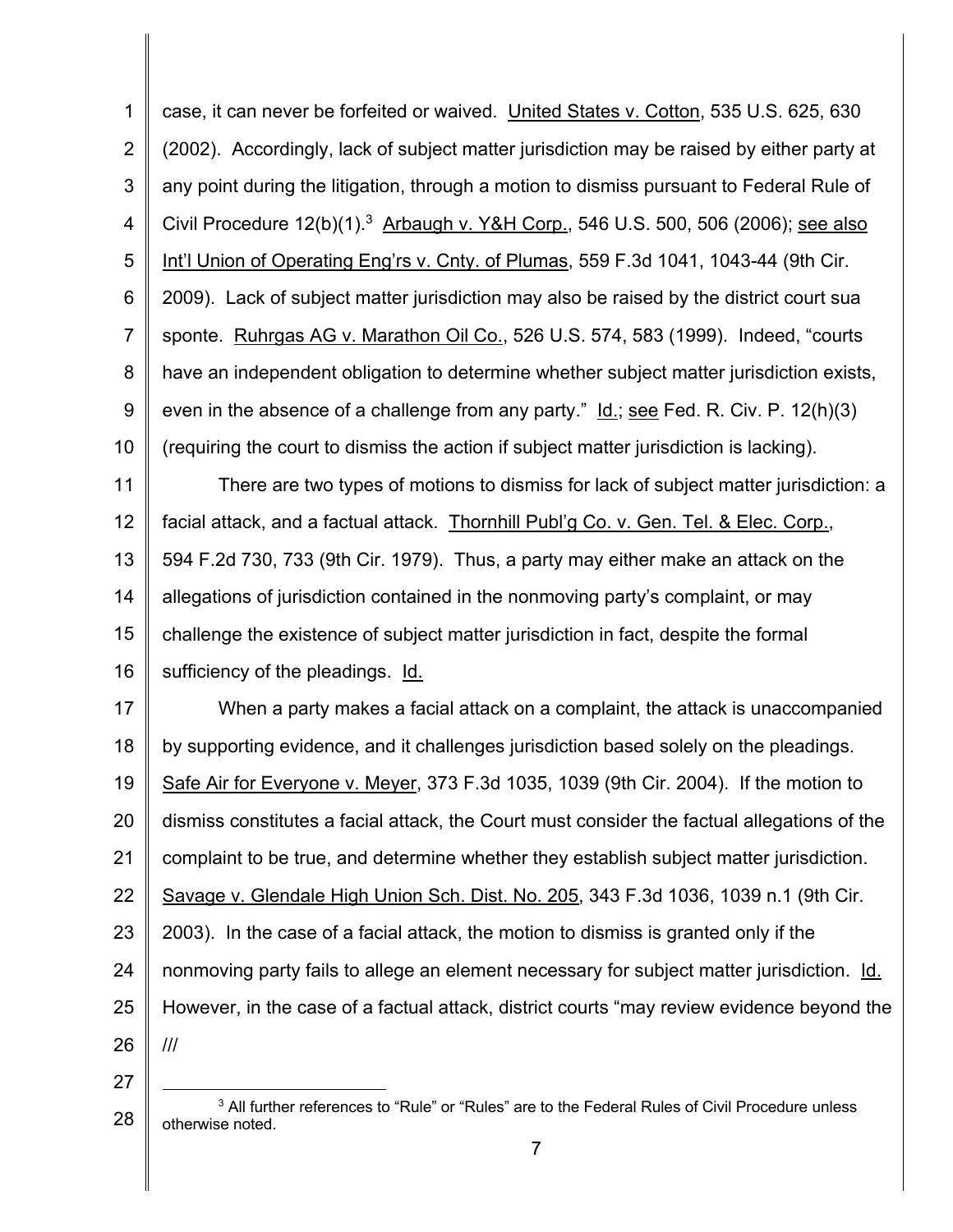complaint without converting the motion to dismiss into a motion for summary judgment." 1 2 Safe Air for Everyone, 373 F.3d at 1039.

 In the case of a factual attack, "no presumptive truthfulness attaches to plaintiff's allegations." Thornill, 594 F.2d at 733 (internal citation omitted). The party opposing the motion has the burden of proving that subject matter jurisdiction does exist, and must present any necessary evidence to satisfy this burden. St. Clair v. City of Chico, 880 F.2d 199, 201 (9th Cir. 1989). If the plaintiff's allegations of jurisdictional facts are challenged by the adversary in the appropriate manner, the plaintiff cannot rest on the mere assertion that factual issues may exist. Trentacosta v. Frontier Pac. Aircraft Ind., Inc., 813 F.2d 1553, 1558 (9th Cir. 1987) (quoting Exch. Nat'l Bank of Chi. v. Touche Ross & Co., 544 F.2d 1126, 1131 (2d Cir. 1976)). Furthermore, the district court may review any evidence necessary, including affidavits and testimony, in order to determine whether subject matter jurisdiction exists. McCarthy v. United States, 850 F.2d 558, 560 (9th Cir. 1988); Thornhill, 594 F.2d at 733. If the nonmoving party fails to meet its burden and the court determines that it lacks subject matter jurisdiction, the court must dismiss the action. Fed. R. Civ. P. 12(h)(3). 3 4 5 6 7 8 9 10 11 12 13 14 15 16

 A court granting a motion to dismiss a complaint must then decide whether to grant leave to amend. Leave to amend should be "freely given" where there is no "undue delay, bad faith or dilatory motive on the part of the movant, . . . undue prejudice to the opposing party by virtue of allowance of the amendment, [or] futility of the amendment . . . ." Foman v. Davis, 371 U.S. 178, 182 (1962); Eminence Capital, LLC v. Aspeon, Inc., 316 F.3d 1048, 1052 (9th Cir. 2003) (listing the <u>Foman</u> factors as those to be considered when deciding whether to grant leave to amend). Not all of these factors merit equal weight. Rather, "the consideration of prejudice to the opposing party . . . carries the greatest weight." Id. (citing DCD Programs, Ltd. v. Leighton, 833 F.2d 183, 185 (9th Cir. 1987)). Dismissal without leave to amend is proper only if it is clear that "the complaint could not be saved by any amendment." Intri-Plex Techs. v. Crest Group, <u>Inc.,</u> 499 F.3d 1048, 1056 (9th Cir. 2007) (citing <u>In re Daou Sys., Inc.</u>, 411 F.3d 1006, 17 18 19 20 21 22 23 24 25 26 27 28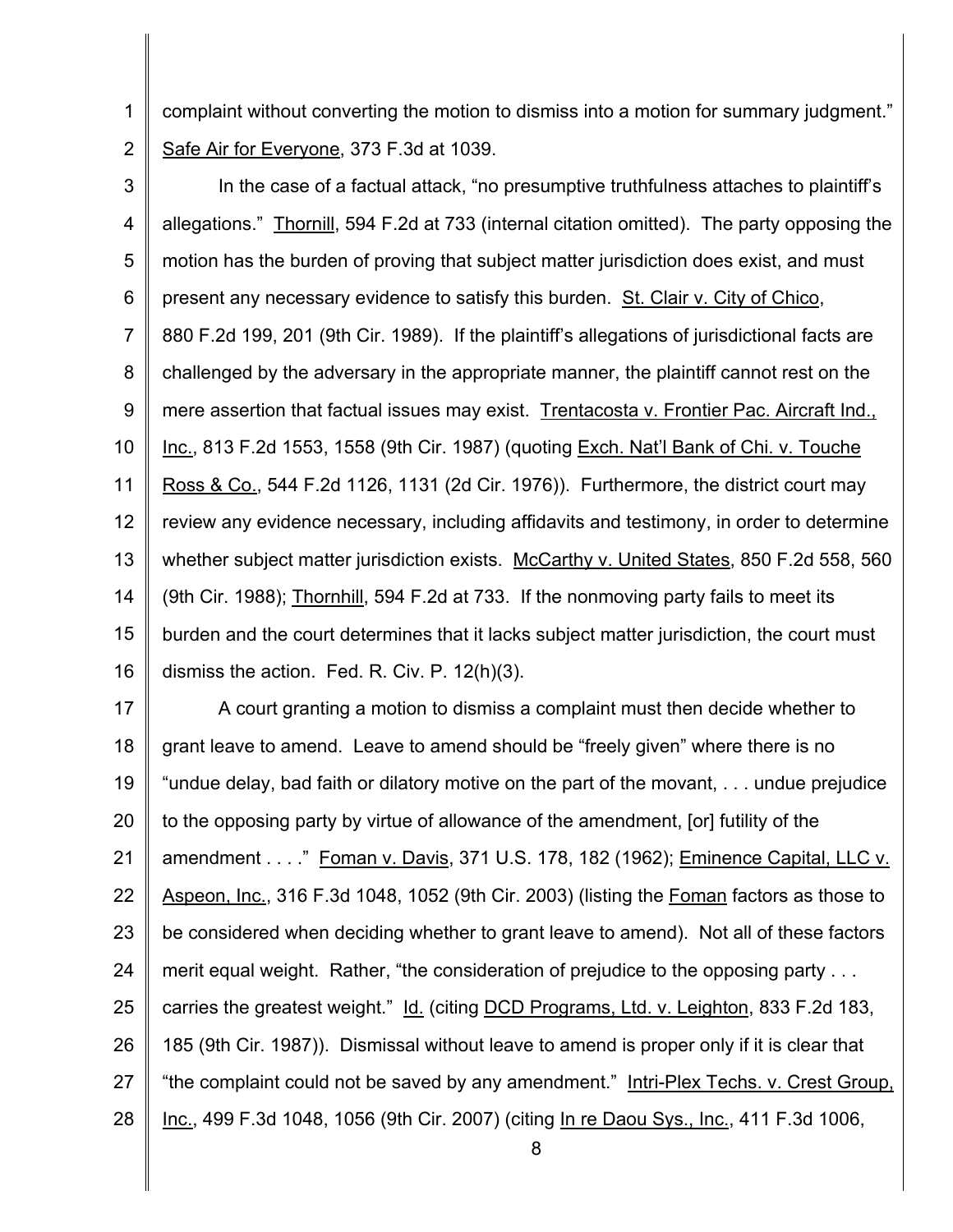1 2 3 1013 (9th Cir. 2005)); Ascon Props., Inc. v. Mobil Oil Co. , 866 F.2d 1149, 1160 (9th Cir. 1989) ("Leave need not be granted where the amendment of the complaint . . . constitutes an exercise in futility . . . .")).

4

#### **B. Motion to Dismiss under Rule 12(b)(6)**

5 6 7 8 9 10 11 12 13 14 15 16 17 18 19 20 21 22 On a motion to dismiss for failure to state a claim under Federal Rule of Civil Procedure 12(b)(6), all allegations of material fact must be accepted as true and construed in the light most favorable to the nonmoving party. Cahill v. Liberty Mut. Ins. Co., 80 F.3d 336, 337-38 (9th Cir. 1996). Rule 8(a)(2) "requires only 'a short and plain statement of the claim showing that the pleader is entitled to relief' in order to 'give the defendant fair notice of what the . . . claim is and the grounds upon which it rests.'" Bell Atl. Corp. v. Twombly, 550 U.S. 544, 555 (2007) (quoting Conley v. Gibson, 355 U.S. 41, 47 (1957)). A complaint attacked by a Rule 12(b)(6) motion to dismiss does not require detailed factual allegations. However, "a plaintiff's obligation to provide the grounds of his entitlement to relief requires more than labels and conclusions, and a formulaic recitation of the elements of a cause of action will not do." Id. (internal citations and quotations omitted). A court is not required to accept as true a "legal conclusion couched as a factual allegation." Ashcroft v. Iqbal, 556 U.S. 662, 678 (2009) (quoting Twombly, 550 U.S. at 555). "Factual allegations must be enough to raise a right to relief above the speculative level." Twombly, 550 U.S. at 555 (citing 5 Charles Alan Wright & Arthur R. Miller, Federal Practice and Procedure § 1216 (3d ed. 2004) (stating that the pleading must contain something more than "a statement of facts that merely creates a suspicion [of] a legally cognizable right of action")).

23 24 25 26 27 28 Furthermore, "Rule  $8(a)(2)$ ... requires a showing, rather than a blanket assertion, of entitlement to relief." Twombly, 550 U.S. at 555 n.3 (internal citations and quotations omitted). Thus, "[w]ithout some factual allegation in the complaint, it is hard to see how a claimant could satisfy the requirements of providing not only 'fair notice' of the nature of the claim, but also 'grounds ' on which the claim rests." Id. (citing Wright & Miller, supra, at 94, 95). A pleading must contain "only enough facts to state a claim to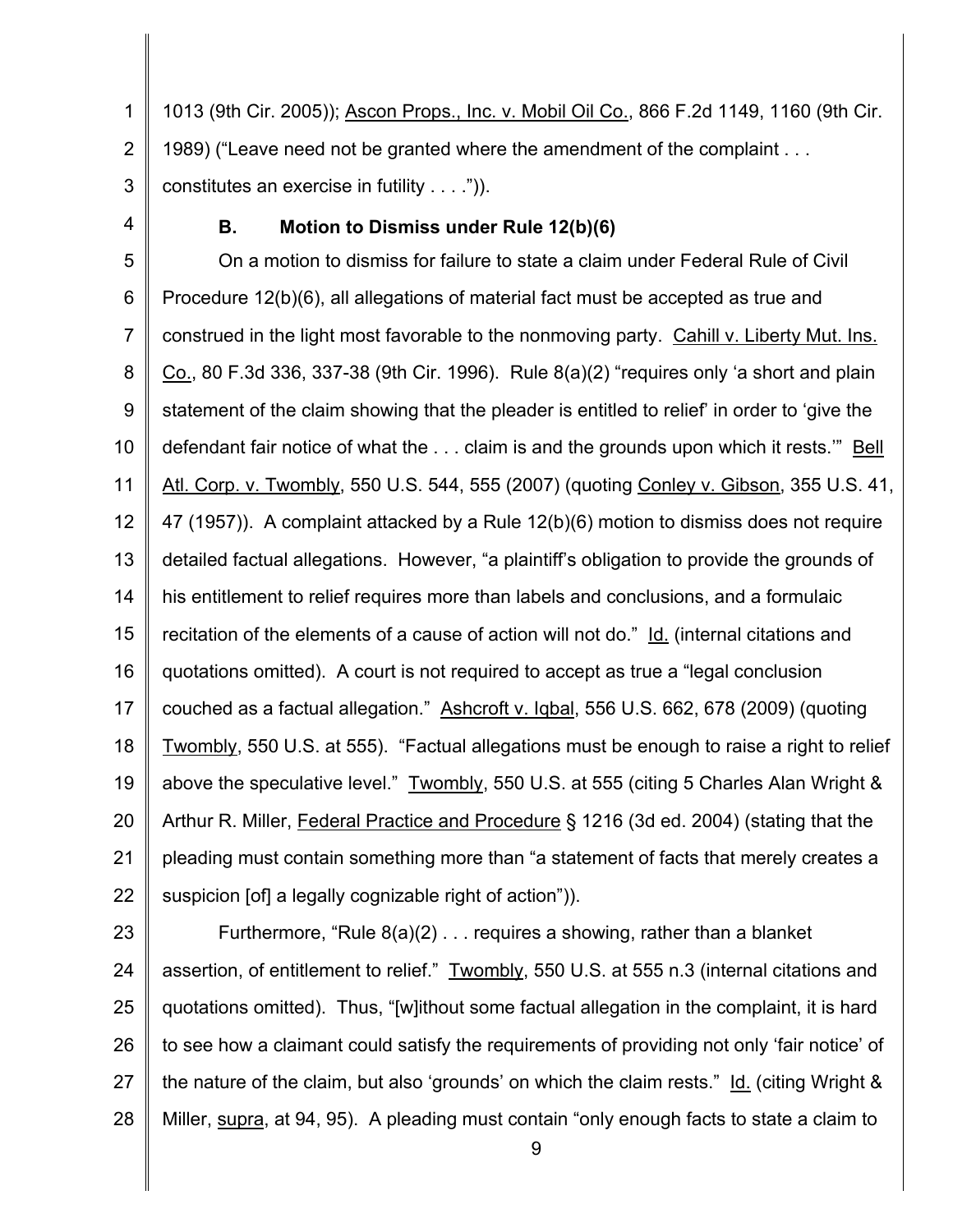1 2 3 4 5 relief that is plausible on its face." Id. at 570. If the "plaintiffs . . . have not nudged their claims across the line from conceivable to plausible, their complaint must be dismissed." Id. However, "[a] well-pleaded complaint may proceed even if it strikes a savvy judge that actual proof of those facts is improbable, and 'that a recovery is very remote and unlikely.'" Id. at 556 (quoting Scheuer v. Rhodes, 416 U.S. 232, 236 (1974)).

6 7 8 9 10 11 12 13 14 15 16 17 18 19 20 21 A court granting a motion to dismiss a complaint must then decide whether to grant leave to amend. Leave to amend should be "freely given" where there is no "undue delay, bad faith or dilatory motive on the part of the movant, . . . undue prejudice to the opposing party by virtue of allowance of the amendment, [or] futility of the amendment . . . ." Foman v. Davis , 371 U.S. 178, 182 (1962); Eminence Capital, LLC v. Aspeon, Inc., 316 F.3d 1048, 1052 (9th Cir. 2003) (listing the Foman factors as those to be considered when deciding whether to grant leave to amend). Not all of these factors merit equal weight. Rather, "the consideration of prejudice to the opposing party . . . carries the greatest weight." Id. (citing DCD Programs, Ltd. v. Leighton, 833 F.2d 183, 185 (9th Cir. 1987)). Dismissal without leave to amend is proper only if it is clear that "the complaint could not be saved by any amendment." Intri-Plex Techs. v. Crest Group, Inc., 499 F.3d 1048, 1056 (9th Cir. 2007) (citing In re Daou Sys., Inc., 411 F.3d 1006, 1013 (9th Cir. 2005); Ascon Props., Inc. v. Mobil Oil Co. , 866 F.2d 1149, 1160 (9th Cir. 1989) ("Leave need not be granted where the amendment of the complaint . . . constitutes an exercise in futility . . . .")).

#### **ANALYSIS**

# **A. Standing**

22

23

24

25

# **1. Concrete Legal Dispute**

26 27 28 As Defendants point out, the Declaratory Judgment Act requires, as a prerequisite for litigating parties' rights, that an "actual controversy" be present. 28 U.S.C. § 2201(a). In order to satisfy this fundamental standing requirement, Western States must show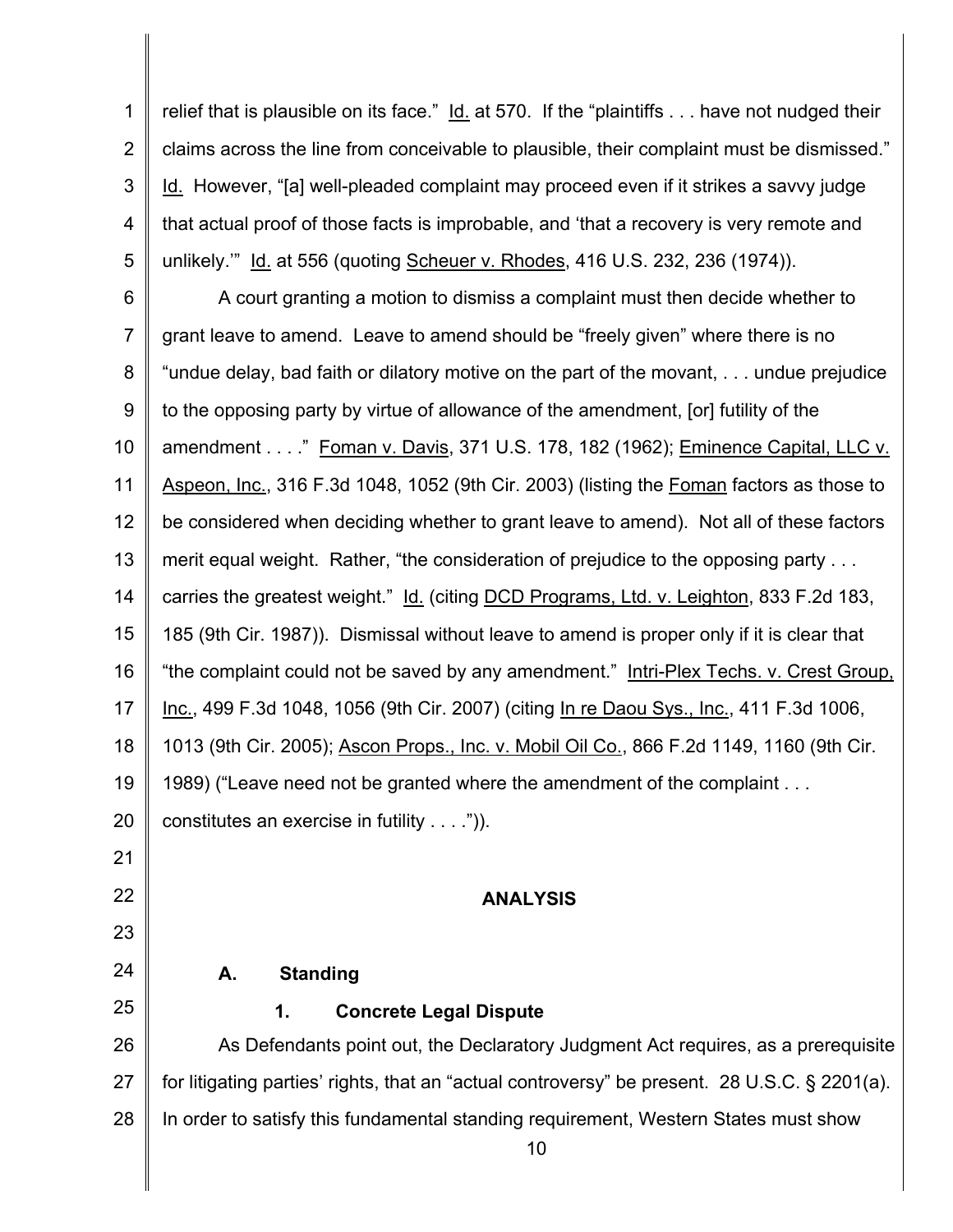1 2 3 4 5 that its dispute is "definite and concrete, touching the legal relations of parties having adverse legal interests, and that it be real and substantial and admit of specific relief through a decree of a conclusive character, as distinguished from an opinion advising what the law would be upon a hypothetical state of facts." MedImmune Inc. v. Genentech, Inc., 549 U.S. 118, 127 (2007).

6 7 8 9 10 11 12 13 14 15 16 17 18 19 According to Defendants, there is no concrete legal dispute here that confers standing on Western States to seek legal redress. To the contrary, Defendants submit that Western States simply seeks an advisory opinion as to whether potential application of the ABC test adopted by Dynamex could violate its members' rights under federal law. While Defendants concede that a "genuine threat of imminent prosecution" can meet the case or controversy requirement, they maintain that this matter lacks any allegation of threatened enforcement at all. See Thomas v. Anchorage Equal Rights Com'n, 220 F.3d 1134, 1139 (9th Cir. 2000). IBT, for its part, contends that Western States has failed to identify even one member who has any "concrete plan" to not comply with Wage Order No. 9 as construed by Dynamex, let alone whether there has been any specific warning or threat to initiate proceedings to demonstrate that Dynamex will be imminently enforced against that member. As such, both Defendants and IBT argue that this matter should be dismissed for lack of subject matter jurisdiction given the lack of any justiciable controversy.

20 21 22 23 24 25 26 27 28 Western States takes issue with these contentions. As alleged in its Complaint, it has over 1,000 member companies and another 5,000 affiliated member carriers who provide work for some 10,000 drivers, mechanics, support personnel and managers. Compl, ¶ 1. In addition to claiming that any of those workers could initiate a misclassification claim at any point, Western States goes on to allege that the probability of such claims goes beyond mere speculation. It points out that in just one of California's 58 counties, at least seven class action lawsuits expressly based on Dynamex were filed within the first three months following issuance of the Dynamex decision. Pl.'s Opp., 4:27-5:1. Western States maintains that this flurry of complaints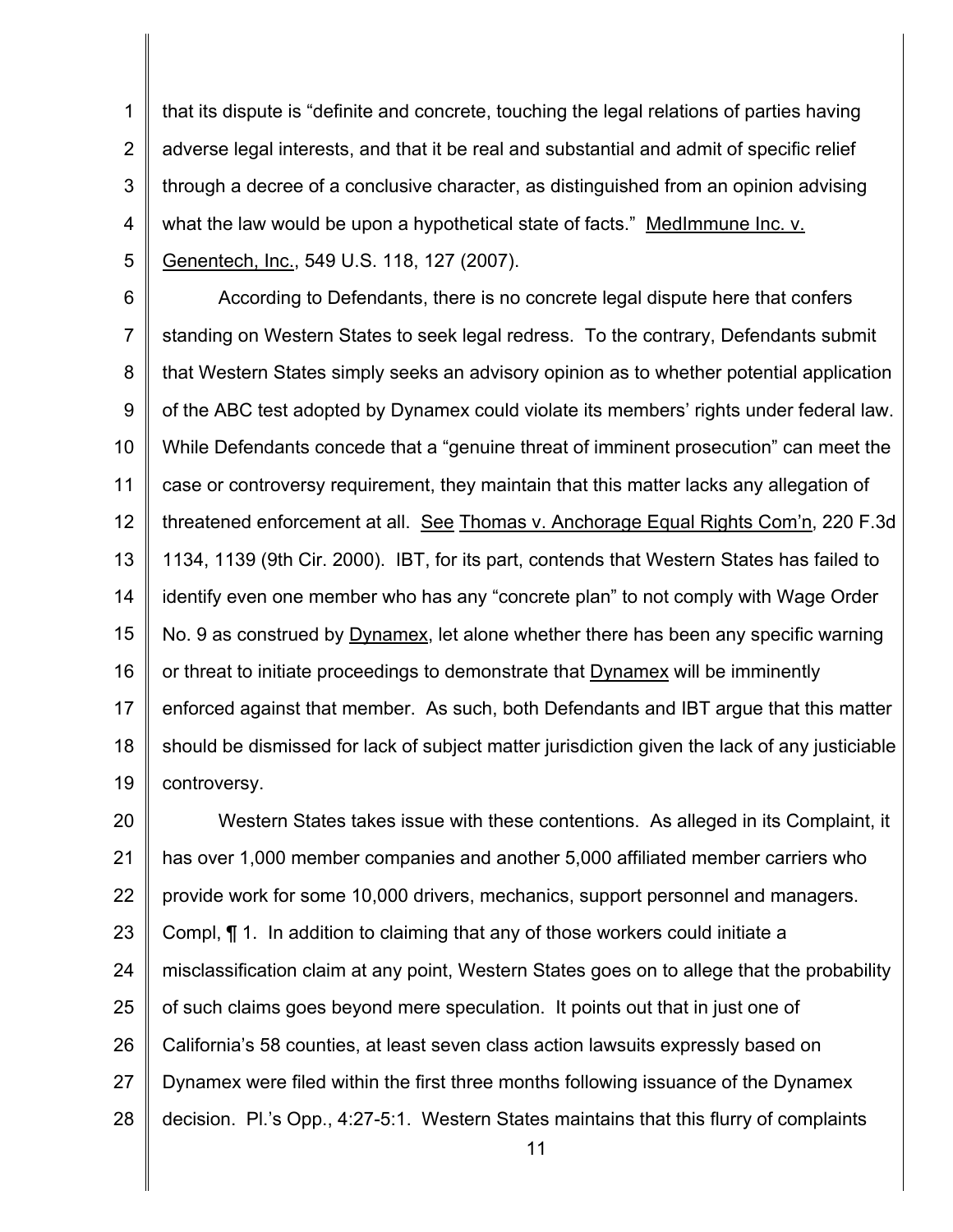1 2 3 4 5 6 7 8 9 10 11 12 shows that the threat of legal liability is quite real. Moreover, and in any event, Western States goes on to claim that the circumstances of this matter show that its members "have a concrete interest in knowing whether they need to dramatically change their business models in order to insulate themselves from liability" in the wake of Dynamex, particularly since they routinely use independent subcontractors as subhaulers. Id. at 6:12-22. According to Western States, to the extent it identifies a conflict between state and federal regulations (here the California Supreme Court's holding in Dynamex versus the strictures of the FAAAA and Federal Motor Carrier Safety Regulations) that alone can create a justiciable controversy. See, e.g., First Fed. Sav. and Loan Ass'n of Boston v. Greenwald, 591 F.2d 417, 423 (1st Cir. 1979) (discussing cases which provide that state and federal regulations subjecting parties to conflicting requirements can present a sufficient controversy).

13 14 15 16 17 18 The Court finds Western States' position to be persuasive. It has shown that application of the **Dynamex ABC** test not only fundamentally affects its current business model in how independent contractors are characterized, but also has already spawned litigation given the purported sea change that Dynamex represents in terms of those relationships. A sufficiently concrete controversy has been demonstrated to confer jurisdiction.

19

#### **2. Associational Standing**

20 21 22 23 24 25 26 27 28 As indicated above, in addition to supporting Defendants' claim that Western States has failed to show any real legal controversy, the IBT goes one step further in also arguing that no associational standing is present. According to IBT, an association like Western States has standing to represent its members ' interests only when the operative complaint "make[s] specific allegations establishing that at least one identified member has suffered or would suffer harm." Summers v. Earth Island Inst., 555 U.S. 488, 498 (2009). Similar to the case and controversy addressed above, mere speculation does not suffice; instead, an organization must "identify members who have suffered the requisite harm" to establish standing. Id. at 499. IBT posits that because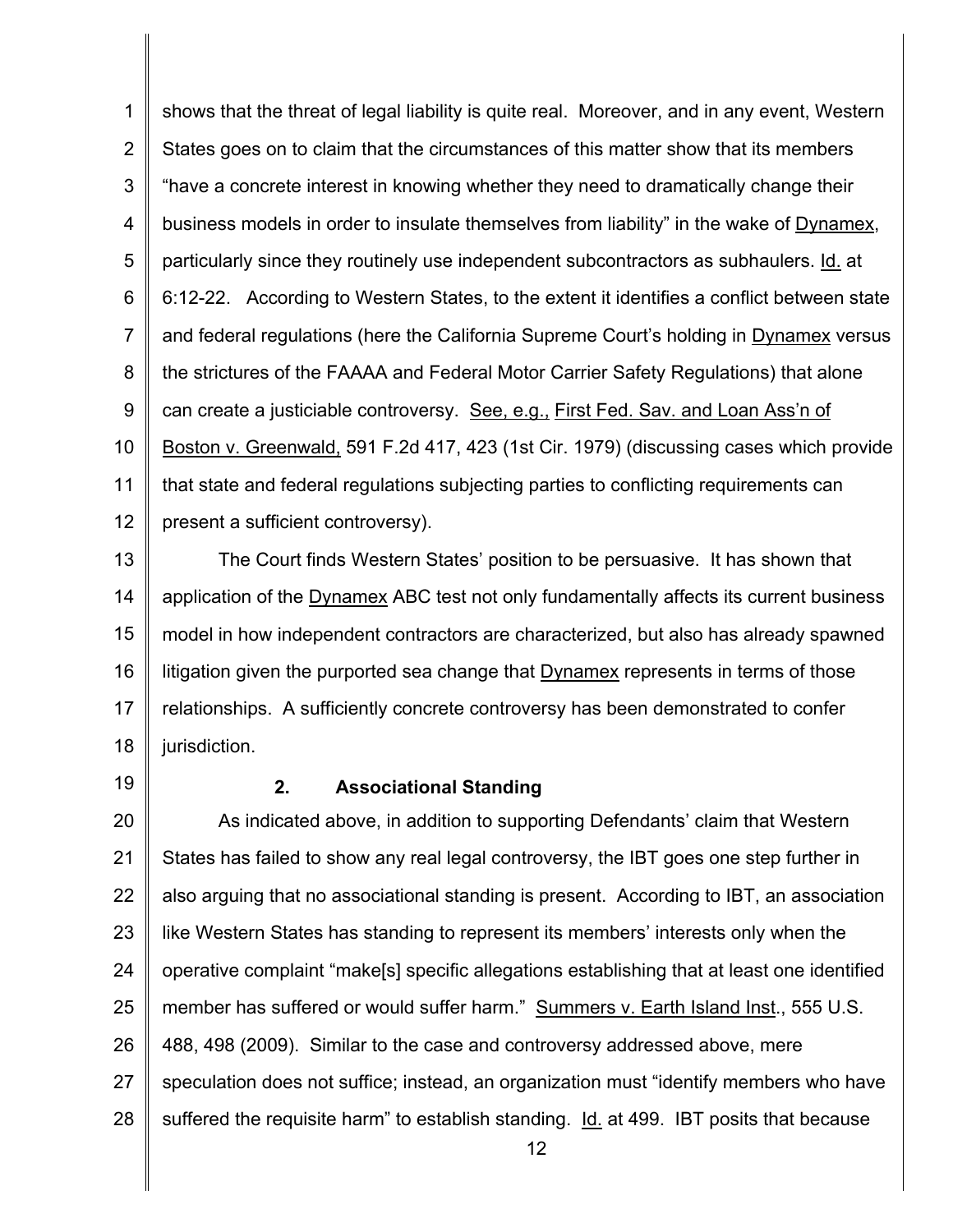1 2 Western States has failed to identify even one such member, its complaint must be dismissed.

3 4 5 6 7 8 9 10 Western States claims that the IBT's arguments go too far. They maintain that associational standing is present upon allegations that "its members, or any one of them, are suffering immediate or threatened injury as a result of the challenged action of the sort that would make out a justiciable case had the members themselves brought suit." Warth v. Seldin, 422 U.S. 490, 511 (1975). They point to the requirements of associational standing as follows: [A]n association has standing to bring suit on behalf of its members when: (a) its members would otherwise have

standing to sue in their own right; (b) the interests it seeks to protect are germane to the organization's purpose; and (c) neither the claim asserted nor the relief requested requires the participation of individual members in the lawsuit.

11

12

13 14 15 16 17 18 Hunt v. Washington State Apple Advert. Comm'n , 432 U.S. 333, 343 (1977). Here, given Western States' claim that virtually all of its members use independent contractor trucking companies to handle dramatically fluctuating workloads, and have a concrete interest in knowing whether their employee classification must be fundamentally changed post-Dynamex, the Court believes that associational standing is also present.

19 20 21 22 23 24 25 26 27 28 Summers is distinguishable from the present matter inasmuch as in that case, it appears clear that the only dispute involving a concrete timber salvage project had settled, with "no other project before the court in which respondents were [even] threatened with injury in fact ." Summers, 555 U.S. at 491-92. Under those facts, the Summers court observed that "[w]e know of no precedent for the proposition that when a plaintiff has sued to challenge the lawfulness of certain action or threatened action but has settled that suit, he retains standing to challenge the basis for that action." Id. at 494. Here, on the other hand, Western States avers that the challenge facing its members in the wake of **Dynamex** remains very much alive. Moreover, Ninth Circuit cases decided after Summers have recognized that the case does not extend as far as IBT would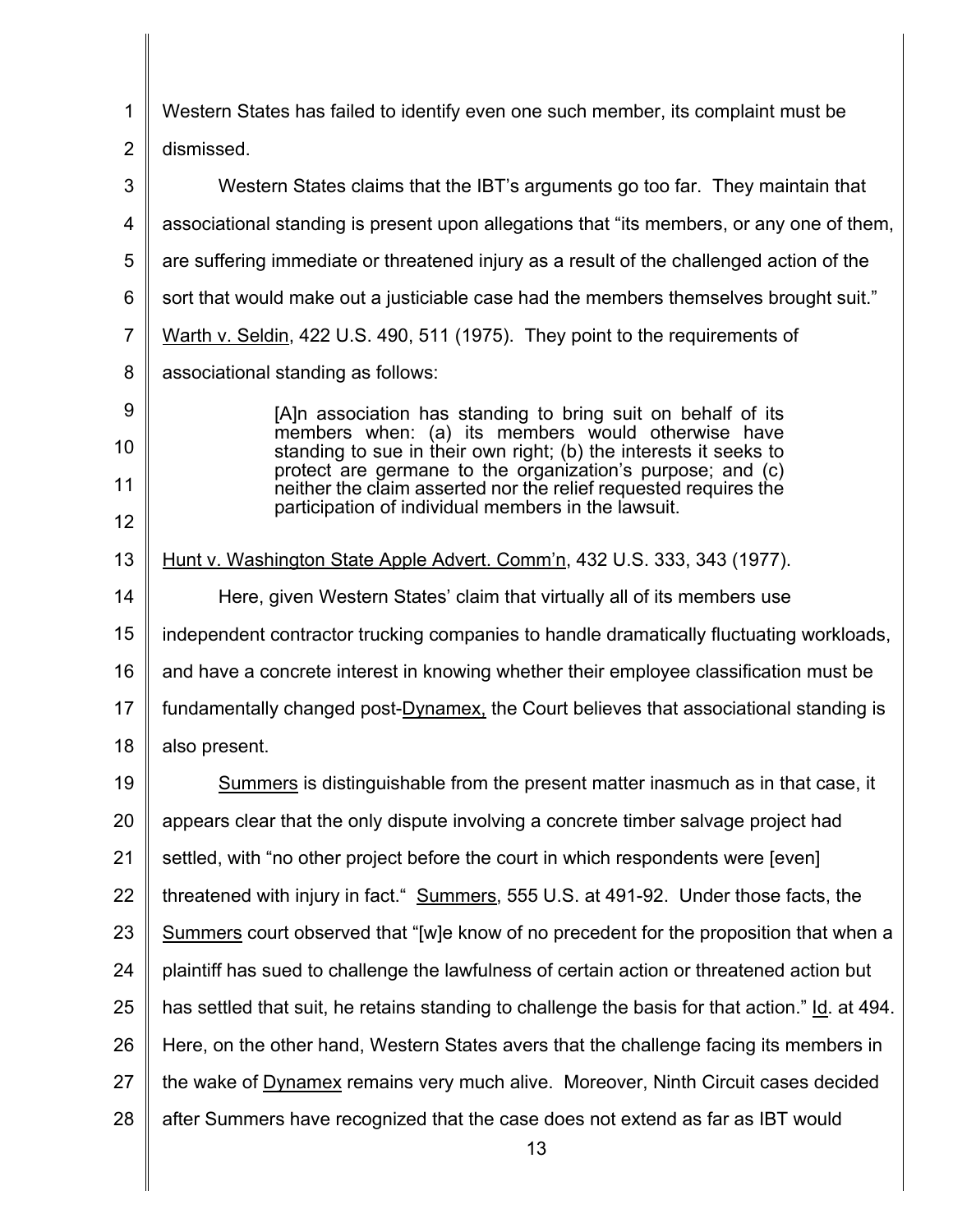| 1              | advance. As the court in National Council of La Raza v. Cegavske, 800 F.3d 1032, 1041                                             |  |
|----------------|-----------------------------------------------------------------------------------------------------------------------------------|--|
| $\overline{2}$ | (9th Cir. 2015) recognized:                                                                                                       |  |
| 3              | We are not convinced that Summers, an environmental case                                                                          |  |
| 4              | brought under the National Environmental Policy Act, stands<br>for the proposition that an injured member of an organization      |  |
| 5              | must always be specifically identified in order to establish<br>Article III standing for the organization.                        |  |
| 6              | Importantly for purposes of the present matter, the Ninth Circuit went on to find:                                                |  |
| $\overline{7}$ | Where it is relatively clear, rather than merely speculative, that<br>one or more members have been or will be adversely affected |  |
| 8              | by a defendant's action, and where the defendant need not<br>know the identity of a particular member to understand and           |  |
| 9              | respond to an organizations claim of injury, we see no purpose<br>to be served by requiring an organization to identify by name   |  |
| 10             | the member or members injured.                                                                                                    |  |
| 11             | Id.                                                                                                                               |  |
| 12             | As in Cegavske, here it appears virtually uncontroverted that Western                                                             |  |
| 13             | States' members will be impacted by the ABC test by either fundamentally changing its                                             |  |
| 14             | use of independent contract companies and owner-operators in favor of employee                                                    |  |
| 15             | drivers, or face liability for doing so. IBT has failed to show the need for identifying any                                      |  |
| 16             | particular member in order to address the predominantly legal claims asserted by                                                  |  |
| 17             | Western States, and therefore its associational standing argument fails.                                                          |  |
| 18             | Having determined that the Court has jurisdiction to entertain this matter, the                                                   |  |
| 19             | Court now turns to the substantive issues raised by Western States, as well as                                                    |  |
| 20             | Defendants' claims that those claims necessarily fail and should accordingly be                                                   |  |
| 21             | dismissed under Rule 12(b)(6).                                                                                                    |  |
| 22             | <b>FAAAA Preemption</b><br>В.                                                                                                     |  |
| 23             | According to Western States, the FAAAA preempts the ABC test adopted by the                                                       |  |
| 24             | California Supreme Court in Dynamex to determine who qualifies as an employee for                                                 |  |
| 25             | purposes of California's wage orders. The preemption clause of the FAAAA states in                                                |  |
| 26             | pertinent part as follows:                                                                                                        |  |
| 27             | III                                                                                                                               |  |
| 28             | III                                                                                                                               |  |
|                | 14                                                                                                                                |  |

 $\parallel$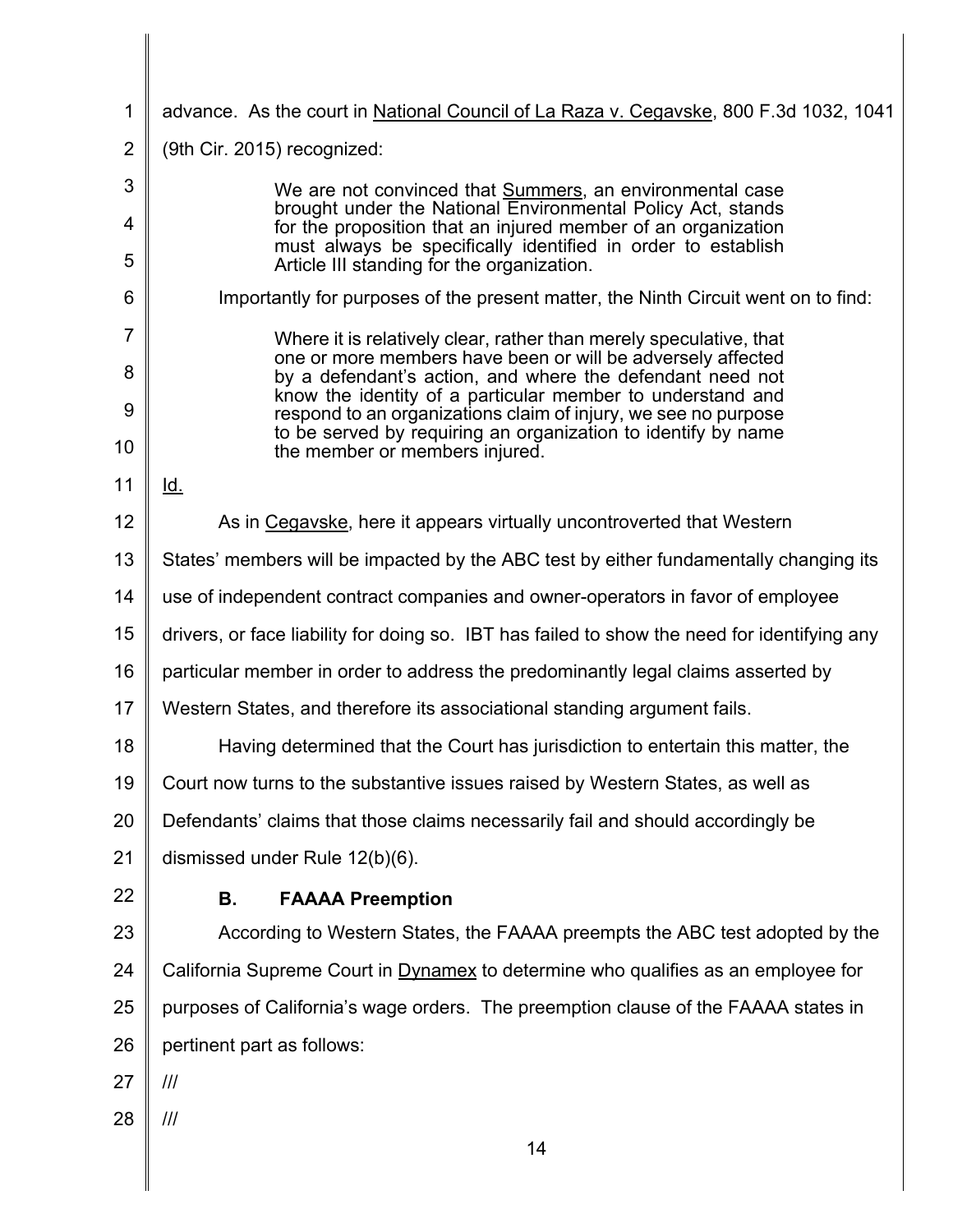General Rule. Except as provided in paragraphs (2) and (3), a State [or] political subdivision of a State. . . may not entact or enforce a law, regulation, or other provision having the force and effect of law related to a price, route or service of any motor carrier. . . with regard to the transportation of property. 49 U.S.C. § 14501(c)(2). In interpreting whether a state rule "relates to" a motor carrier's price, route or service, this preemption provision should be "interpreted quite broadly." Independent Towers of Washington v. Washington, 350 F.3d 925, 930 (9th Cir. 2003). Nonetheless, this "does not mean that the sky is the limit". California Trucking Ass'n v. Su, 903 F.3d 953, 960 (9th Cir. 2018). Preemption does not occur when the law is a "generally applicable background regulation in an area of traditional state power that has no significant impact on a carrier's prices, routes or services." Id. at 961; see also Dilts, In assessing whether the FAAAA preempts state law, the key question is congressional intent. Wyeth v. Levine, 555 U.S. 555, 565 (2009). If a federal statute contains an express preemption clause like that enumerated above for the FAAAA, federal courts must ascertain the substance and scope of that clause. Altria Group, Inc. v. Good, 555 U.S. 70, 76 (2008). regulatory processes that "impeded the free flow of trade, traffic and transportation of interstate commerce." Dan's City Used Cars, Inc. v. Pelkey, 569 U.S. 251, 263 (2013). In so doing, Congress specifically targeted "a State's direct substitution of its own governmental commands for competitive market forces in determining (to a significant degree) the services that motor carriers will provide." Id. Consequently, as the California Supreme Court has noted, "the FAAAA was intended to prevent state regulatory practices including 'entry controls, tariff filing and price regulation, and regulation of types of commodities carried." People ex rel. Harris v. Pac Anchor Transp., Inc., 59 Cal. 4th 772, 779-80 (2014) (citing legislative history). 1 2 3 4 5 6 7 8 9 10 11 12 13 14 15 16 17 18 19 20 21 22 23 24 25 26 27 769 F.3d at 644. In enacting the FAAAA, Congress resolved to displace certain aspects of state The FAAAA's preemption clause has already been interpreted by the Supreme

 Court as preempting state laws that "aim directly at the carriage of goods" or have a 28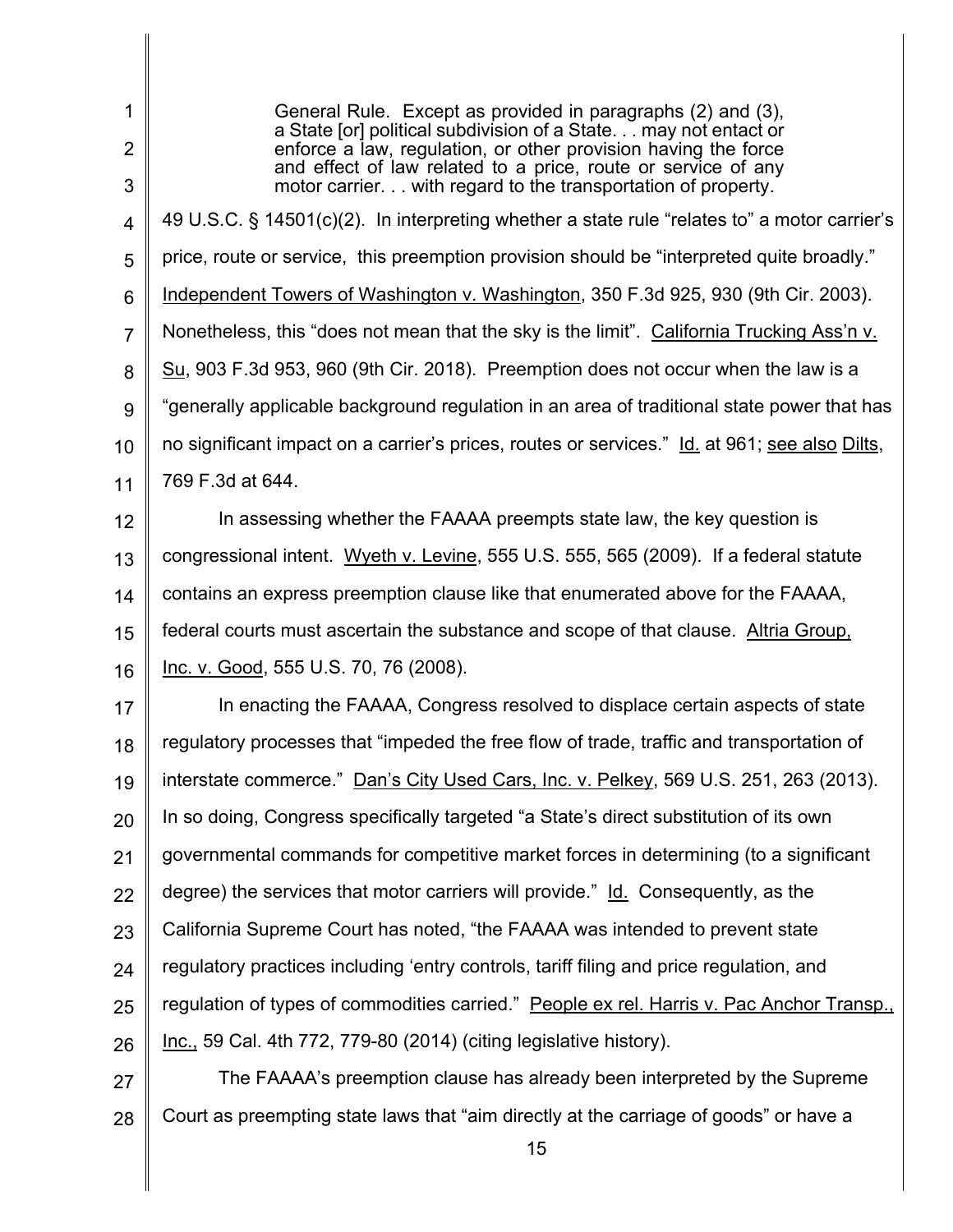1 2 3 4 "'significant impact' on carrier rates, routes or services, while at the same time not disturbing laws with only a "tenuous, remote or peripheral" connection to rates, routes, or services. Rowe v. N.H. Motor Transp. Ass'n, 552 U.S. 364, 375 (2008) (quoting Morales v. Trans World Airlines, Inc., 504 U.S. 374, 390 (1992) (emphasis in original).

5 6 7 8 9 10 In moving to dismiss Western State's FAAAA preemption claim, both Defendants and IBT argue that because California Wage Order No 9's substantive requirements have only a tenuous, remote and peripheral relationship to motor carriers' rates, routes, or services, and consequently lack any significant impact on said rates, routes, or services, its provisions as interpreted by **Dynamex** are accordingly not preempted. The Court agrees.

11 12 13 14 15 16 17 18 19 20 As indicated above, Wage Order No. 9 is the applicable wage order providing how persons employed in the transportation industry shall be paid . The definition of "employ," as requiring application of the ABC test pursuant to Dynamex, is not limited to Wage Order No. 9. Instead, that definition is also "included in the definitions set forth in each of the other 15 wage orders governing other industries in California." Dynamex, 4 Cal. 5th at 926, n.9. Consequently, while Wage Order No. 9 may specifically relate to the transportation industry, the rationale of Dynamex, which applies to all California wage orders in its application of the ABC test, does not. Consequently, Western States' attempt to distance itself from caselaw generally applicable to labor regulations, on grounds that Dynamex specifically targets the transportation industry, fails.

21 22 23 24 25 26 27 28 In Californians for a Safe & Competitive Dump Truck Transp. v. Mendonca, 152 F.3d 1184 (9th Cir. 1998), the Ninth Circuit rejected a similar challenge to California's Prevailing Wage Law to the extent it prescribed minimum rates of compensation for workers in the transportation industry. Similar to the circumstances confronted in this matter, the parties in Mendonca argued that since complying with the Prevailing Wage Law would increase its labor costs and price structure, and potentially compel it to redirect and reroute equipment to compensate for lost revenue, the provisions of the FAAA should preempt application of the Law. The Ninth Circuit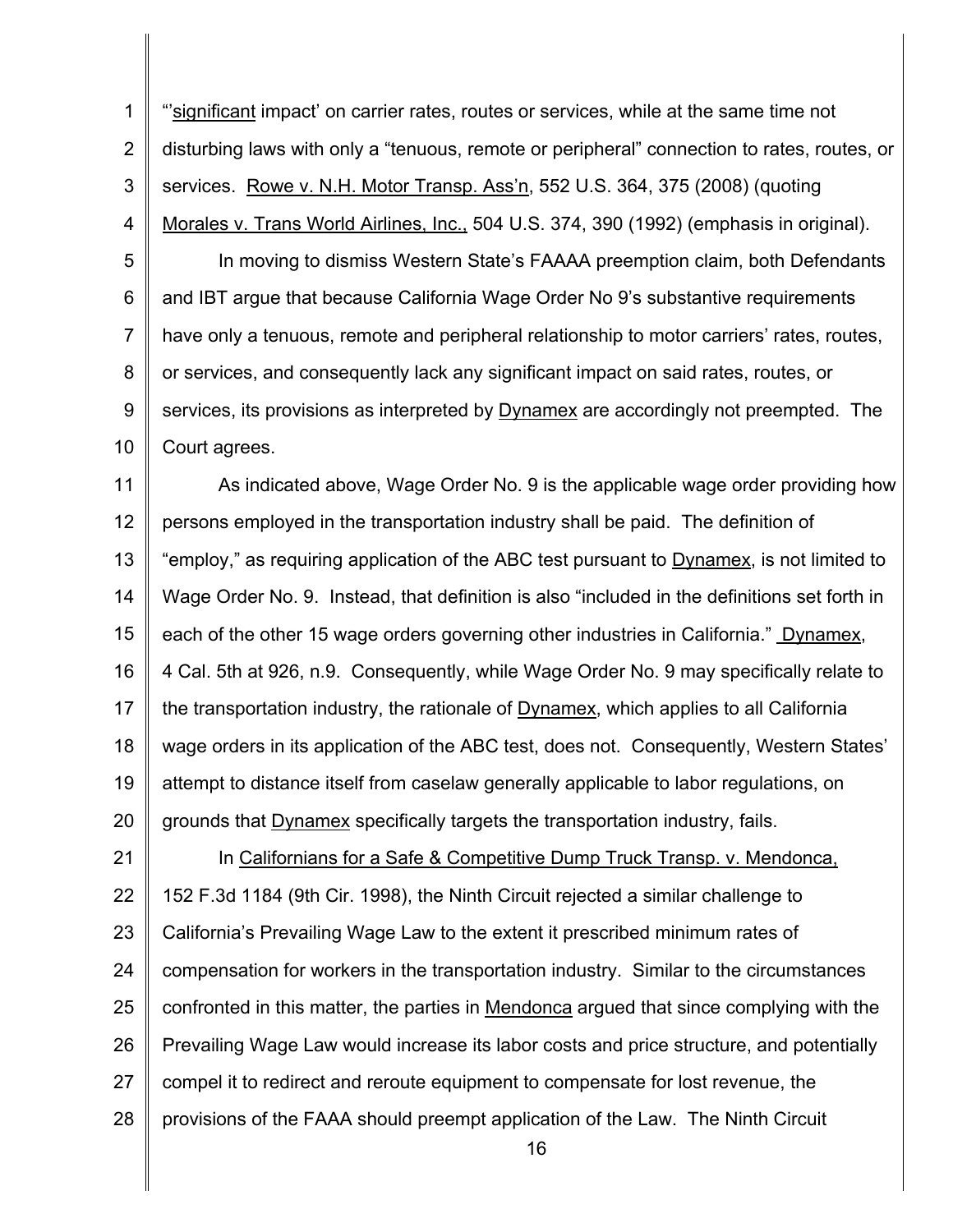1 2 3 4 disagreed, holding that this kind of effect upon prices, routes and services was "indirect, remote, and tenuous" and did not "frustrate[] the purpose of deregulation by acutely interfering with the forces of competition" so as to result in FAAAA preemption. Id. at 1189.

5 6 7 8 9 Like Mendonca, Western States argues here that wage orders, which apply across the gamut of California industry, should be preempted simply because they happen to also include transportation workers. Also like Mendonca, Western States claims that because application of California's wage laws may affect the cost of transportation services, they should be subject to FAAAA preemption.

10 11 12 13 14 15 16 17 Mendonca's holding that any such effects did not rise to the level of triggering preemption given their only indirect impact on prices, routes and services is equally applicable to this case. Western States' argument that Mendonca should be distinguished on grounds it involves prevailing wage laws of general applicability is unavailing given the fact that the linchpin of **Dynamex** (that employment for purposes of California wage orders should be determined by reference to the ABC test) applies across the board as to all wage orders even though the particular wage order before the Court (Wage Order No. 9) happened to involve only the transportation industry.

18 19 20 21 22 23 24 25 26 27 28 Another more recent Ninth Circuit decision is also instructive. In Dilts v. Penske Logistics, LLC, 769 F.3d 637 (9th Cir. 2014), the court held that the FAAAA did not preempt California's meal and rest break laws. As Dilts noted, '[t]he sorts of laws that Congress considered included barriers to entry, tariffs, price regulations and laws governing the types of commodities that a carrier could transport," with Congress "not intend[ing] to preempt generally applicable state transportation, safety, welfare or business rules that do not otherwise regulate prices, routes, or services." Id. at 644. Dilts consequently rejected any notion that the FAAAA preempted rules like prevailing wage laws or safety regulations on grounds that they are "several steps removed from prices, routes or services, "even if employers must factor [such] provisions into their decisions about the prices that they set, the routes that they use, or the services that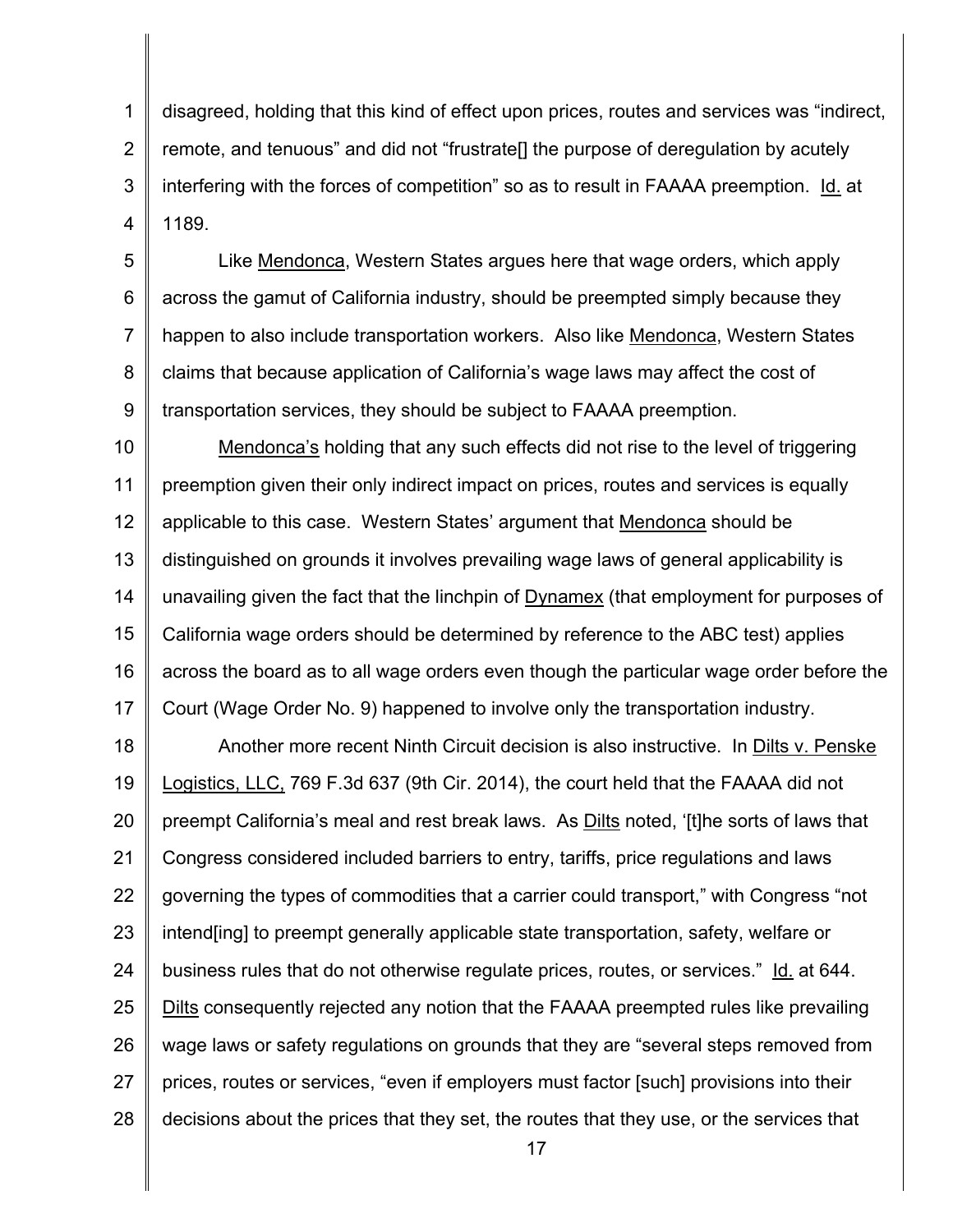1 2 3 4 5 6 7 8 9 10 11 they provide." Id. at 646. Consequently, according to Dilts, "California's meal and rest break laws plainly are not the sort of laws 'related to' prices , routes, or services that Congress intended to preempt." Id. at 647. And, as **Dilts concluded**, "even if state laws increase or change a motor carriers' operating costs, broad laws applying to hundreds of different industries with no other forbidden connection with prices, routes, and services - that is, those that do not directly or indirectly mandate, prohibit, or otherwise regulate certain prices, routes, or services—are not preempted by the FAAAA." Id. at 647 (internal quotes and citations omitted) . Here, too, Dynamex's interpretation of the term "employ" as used in California across -the-board wage orders does not run afoul of the FAAA simply because that interpretation may have some effect on transportation services. Like Dilts, as well as Mendonca, any such effect is simply too remote.<sup>4</sup>

12 13 14 15 16 17 18 19 20 21 22 The California Supreme Court has also weighed in on whether the FAAAA preempts state regulation of employment conditions. In People ex rel Harris v. Pac Anchor Transportation, Inc., supra, the State of California sued a trucking company for unfair business practices, based in part on alleged violations of state employment laws, including Wage Order No. 9. 59 Cal. 4th at 776. Reasoning that the challenged laws "make no reference to motor carriers, or the transportation of property", but instead "regulate employer practices in all fields and simply require motor carriers to comply with labor laws that apply to the classification of their employers", the California Supreme Court rejected preemption. Id. at 785. With specific reference to Wage Order No. 9, the court pointed out that to the extent prices, routes, or services were impacted, the effect was indirect and insufficient to warrant preemption. Id.

- 23
- 
- 24
- 25

26 27 28 4 The Court notes that Western States has filed a notice of supplemental authority as to findings made by the FMCSA on December 21, 2018 to the effect that California's meal and rest break laws were preempted. See ECF No. 32. While the FMCSA did decide that the state's meal and rest break requirements were preempted by the FMCSA Regulations' Hours of Services rules, it did not purport to reach the issue of FAAA preemption and accordingly is not dispositive on that issue.

again the Court disagrees. As opposed to addressing the California wage orders

18

Western States points to a 2018 Ninth Circuit case decided after Dynamex,

California Trucking Ass'n v. Su, supra, as potentially calling for a different result, but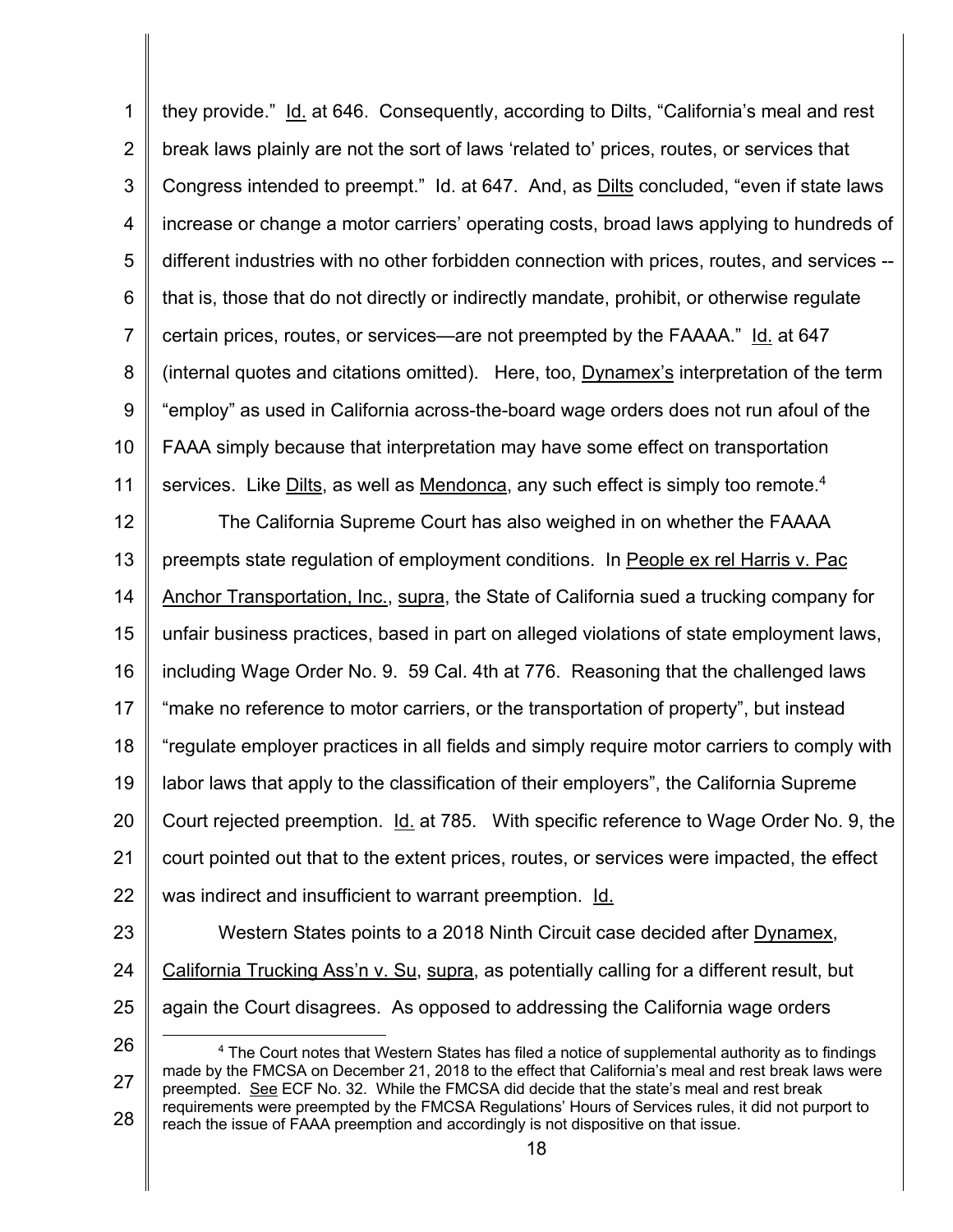confronted by the Dynamex court, Su dealt with the different question of whether the common-law **Borello** standard for determining independent contractor status is foreclosed by the FAAAA. The Su court again reiterated that "Congress did not intend to preempt generally applicable state transportation, safety, welfare or business rules that do not otherwise regulate prices, routes, or services (903 F.3d. at 961), and found that the decisions in Dilts and Mendonca "all but dictate" a finding of no preemption. Id. at 963. Western States nonetheless seizes upon dicta in which Su discusses the ABC test and hypothecates that it may effectively compel a motor carrier to use employees because "providing a service within an employer's usual course of business will never be considered an independent contractor." Id. at 964. The Court goes on to observe that no showing has been made that "the **Borello** standard makes it difficult for [motor carriers] to use independent contractors to provide their services." Id. 1 2 3 4 5 6 7 8 9 10 11 12

 According to Western States, this signals a departure by the Ninth Circuit from its previous precedent, as represented by Mendonca and Dilts, with regard to application of the ABC test to preemption under the FAAAA. Western States alleges that because Dynamex makes it "impossible" to hire independent contractors (Opp. 11:11-13), Su points towards preemption. Again, the Court disagrees. Nothing in either Dynamex or Wage Order No. 9 precludes a motor carrier from hiring an independent contractor for individual jobs or assignments; instead, all that is required if a carrier chooses to so hire is that the wage order's requirements be satisfied. The mere fact that increased costs may result does not trigger preemption. Su, 903 F.3d at 965; Mendonca, 152 F.3d at 1189; Dilts, 769 F.3d at 647. Accordingly, the FAAAA does not preempt Dynamex' interpretation of California wage orders.<sup>5</sup> 13 14 15 16 17 18 19 20 21 22 23

24

///

l Inc., 813 F.3d 429 (1st Cir. 2016) in advocating a different result is unpersuasive inasmuch as Schwann is is equally unpersuaded by the Central District's decision in Alvarez v. XPO Logistics Cartage LLC, et al., CV 18-03736 SJO (E) (C.D. Cal. November 15, 2018) given its reliance on Schwann and another First Circuit case, Mass. Delivery Ass'n v. Healey, 821 F.3d 187 (1st Cir. 2016) for the same proposition. The Court therefore also declines to follow <u>Alvarez</u> as to FAAAA preemption.<br>19 25 26 27 28 5 Western States' reliance on a First Circuit decision, Schwann v. FedEx Ground Package Sys., contrary to the Ninth Circuit's FAAAA preemption decisions in Dilts and Mendonca. In addition, the Court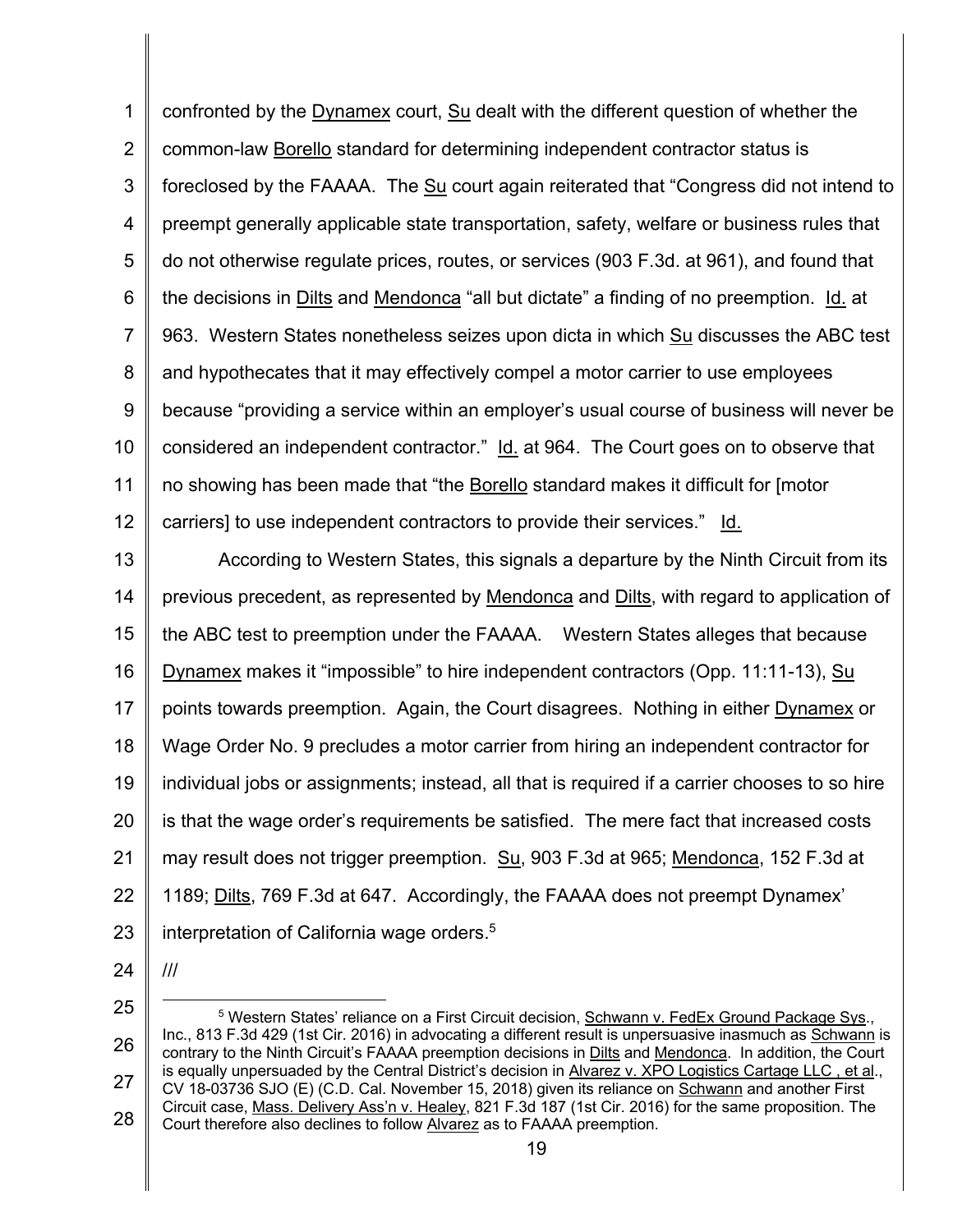1 2 3 4 5 6 7 8 9 10 11 12 13 14 15 16 **C. Preemption by Federal Motor Carrier Safety Regulations**  In addition to urging FAAA preemption, Western States also claims that Dynamex's interpretation of California wage orders, to the extent they impact transportation, is preempted by regulations promulgated by the FMCSA, known as the Federal Motor Carrier Safety Regulations and codified at 49 C.F.R. §§ 300-399 (hereinafter "Regulations") According to Western States, the Regulations "are so thorough, complete and detailed regarding every aspect of the trucking industry that they preempt state laws in the area of trucking and the transportation of goods, especially state laws which mandate an employer/employee relationship between parties that the federal regulations contemplate be independent contractors." Compl., ¶ 69. The Regulations, however, are safety rules promulgated by the Federal Motor Carrier Safety act that regulate safety in the motor carrier industry, including issues pertaining to drug and alcohol use by motor carrier drivers, vehicle inspections, and driver's license standards. See generally 49 C.F.R. §§ 300-399. The Court is no more persuaded that the Regulations preempt Dynamex than it is by Western States' preemption argument under the FAAAA as already rejected above.

17 18 19 20 21 22 23 24 25 "[A]n agency regulation with the force of law can pre -empt conflicting state requirements" under certain conditions. Wyeth v. Levine, supra, 555 U.S. at 576. Those circumstances include instances where a "state or local law…. conflicts with such regulations or frustrates the purposes thereof." City of New York v. FCC , 486 U.S. 57, 64 (1988). In addition, an agency can in the proper circumstances "determine that its authority is exclusive and preempts any state efforts to regulate in the forbidden area." Id. Preemption is nonetheless not inferred simply because an agency's regulations are comprehensive. R.J. Reynolds Tobacco Co. v. Durham Cty., N.C., 479 U.S. 130, 149 (1986).

26 27 28 As indicated above, the Regulations codify various safety requirements regarding the safety of motor carrier operations, and specify, with regard to their compatibility with state rules, that they "apply to any State that adopts or enforces laws or regulations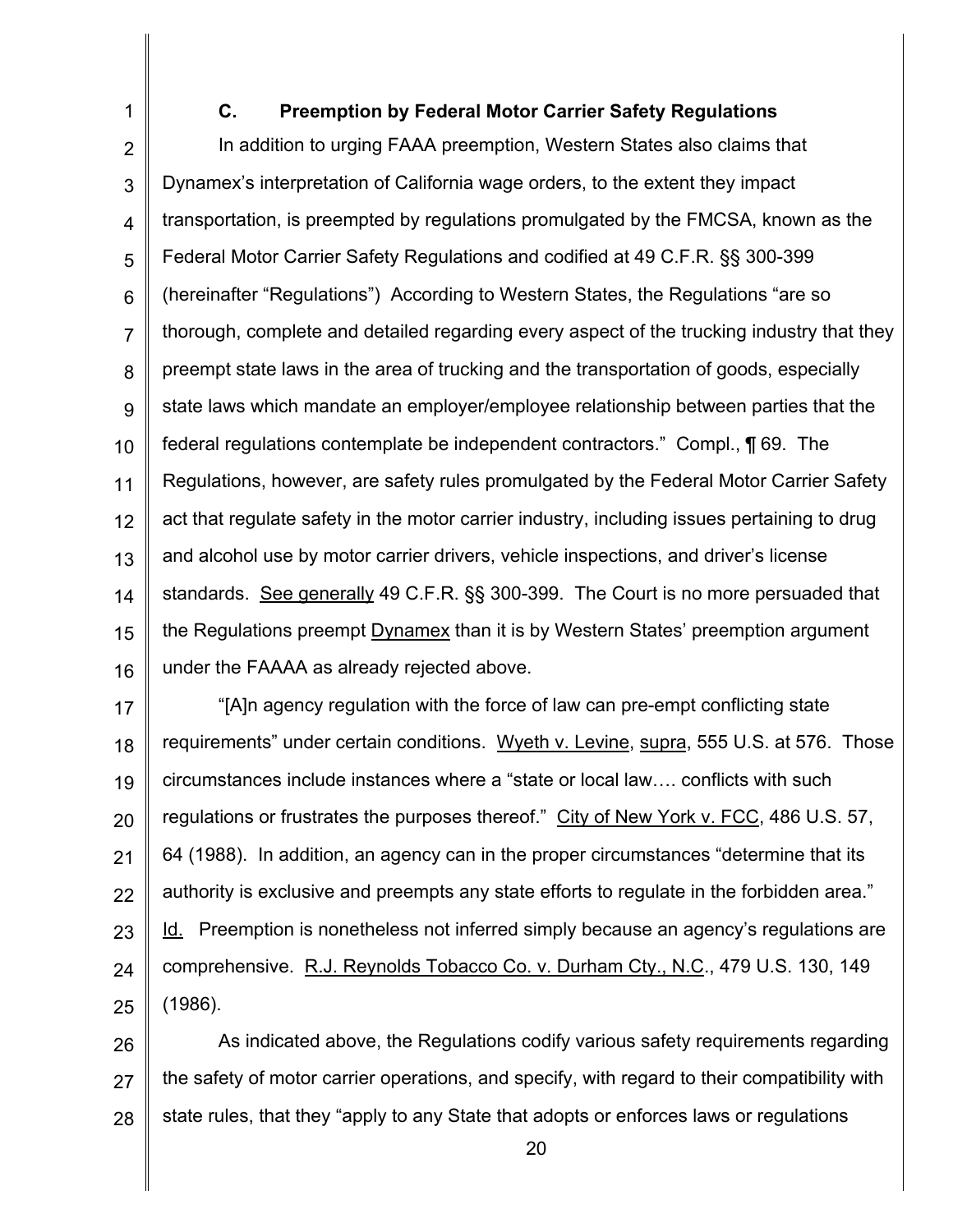1 2 3 4 5 pertaining to commercial motor vehicle safety in interstate commerce. " 49 C.F.R. § 355.3. The Regulations go on to preclude a state from having in effect any "law or regulation pertaining to commercial vehicle safety in interstate commerce which the Administrator finds to be incompatible with the provisions of the [Regulations] . Id. at § 355.25(a).

6 7 8 9 10 11 12 13 14 15 16 The Regulations are nonetheless not so comprehensive as to leave no place for supplementary state regulations. In rejecting any such construction, the court in Specialized Carriers & Rigging Ass'n v. Com. Of Va., 795 F.2d 1152, 1155 (4th Cir. 1987) pointed out that "Congress made clear in various sections of the Motor Carrier Safety Act that no such comprehensive preemption was contemplated or intended." Here, Dynamex's interpretation of California wage orders has , at best, only a tangential impact on safety concerns and do not conflict with the federal Regulations, which do not govern when an employee relationship exists or under what terms. Since preemption under the Regulations is limited to conflicting state regulations on "commercial vehicle safety" (see 49 C.F.R. § 355.25), and because the California wage orders do not so conflict, there is no preemptive effect.<sup>6</sup>

17

23

# **D. Dormant Commerce Clause Violation**

18 19 20 Finally, Western States alleges that the ABC test "on its face discriminates against out-of-state and interstate trucking companies, and thus violates the so -called dormant Commerce Clause." Compl., **[1]** 64-66.

21 22 The Commerce Clause empowers Congress to "regulate Commerce . . . among the several States." U.S. Const., art I, § 83, c. 3. "The modern law of what has come to

24 25 26 27 28 <sup>6</sup> While Western States again cites to the FMCSA's December 21, 2018 Decision (see ECF No. 32) as suggesting a contrary result, that Decision is distinguishable. Here, we are confronted with Dynamex's interpretation of what constitutes employment for purposes of California wage orders, an interpretation which does not significantly impact vehicle safety and does not conflict with the federal Regulations in any event. The December 21, 2018 Decision, on the other hand, found that California's meal and rest break rules imposed requirements in an area already addressed by the federal Regulations and were rules "on commercial motor vehicle safety" subject to preemption review. Decision, pp. 17-18. The FMCSA ultimately decided that the state's rules were preempted because they were "additional to or more stringent than the federal Regulations" and provided "no safety benefit beyond the safety benefit already provided" by the Federal Regulations. Id. at 21, 23. No such considerations are present here.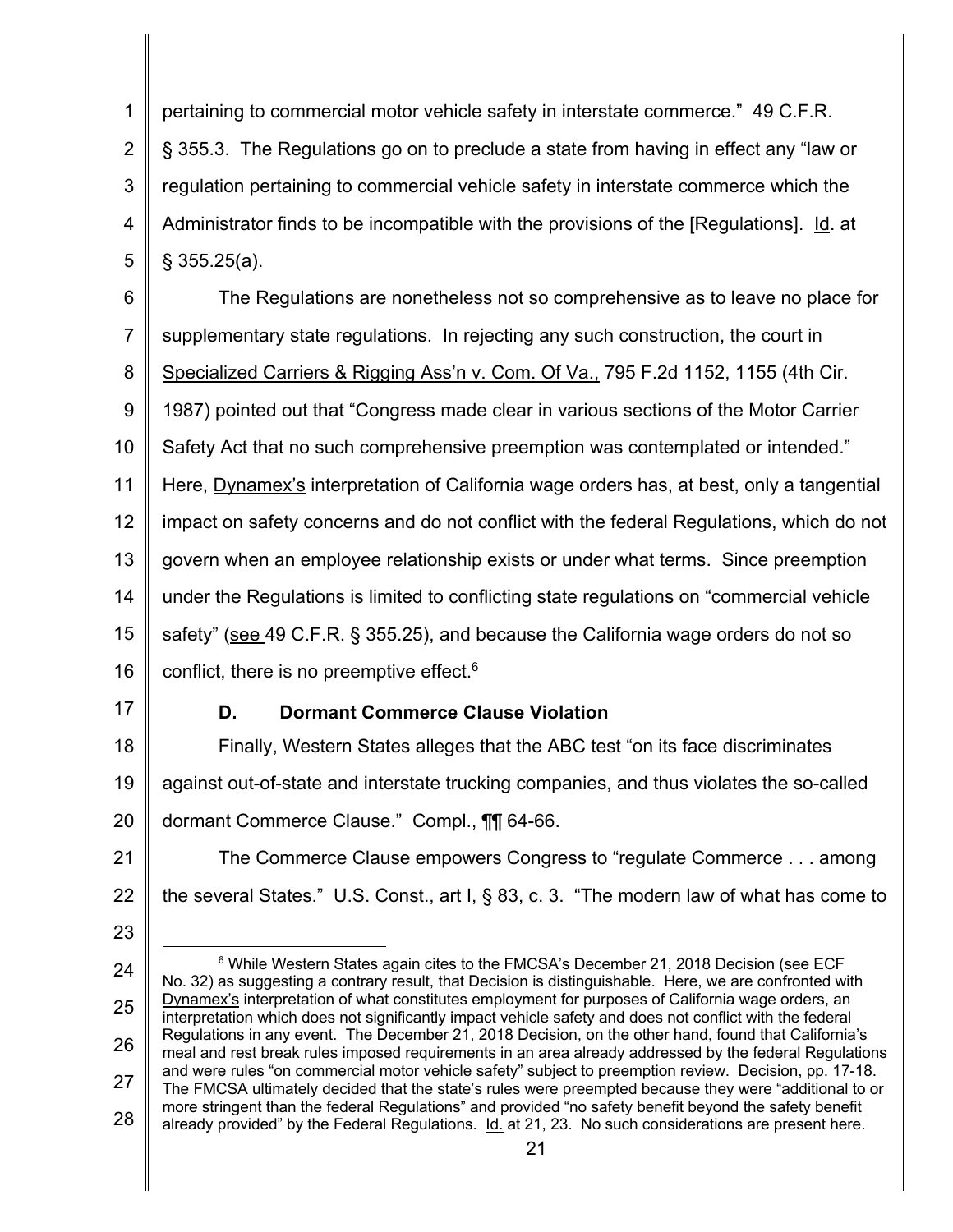be called the dormant Commerce Clause is driven by concern about 'economic protectionism that is, regulatory measures designed to benefit in-state economic interests by burdening out-of-state competitors." Dep't of Revenue of Ky. v. Davis, 553 U.S. 328, 337-338 (2008) (citing New Energy Co. of Ind. v. Limbach, 486 U.S. 269, 273- 74 (1988). The key concern is whether "a challenged law discriminates against interstate commerce." Id. at 338. Economic protections or discrimination in this regard means "differential treatment of in-state and out-of-state economic interests that benefits the former and burdens the latter." Or. Waste Sys., Inc. v. Dep't of Envt'l Quality of State of Or., 511 U.S. 93, 99 (1994). "Absent discrimination for [such] forbidden purpose, however, [a challenged] law 'will be upheld unless the burden imposed on [interstate] commerce is clearly excessive in relation to the putative local benefits."" Davis, 553 U.S. at 338-39 (citing <u>Pike v. Bruce Church, Inc</u>., 397 US. 137, 142 (1970). 1 2 3 4 5 6 7 8 9 10 11 12

 As Defendants point out, California's wage orders do not facially discriminate against interstate commerce but instead set out generally applicable requirements that apply equally to in-state, multi-state, and out-of-state employers within California. See Nat'l Ass'n of Optometrists & Opticians LensCrafters, Inc. v. Brown, 567 F.3d 521, 525 (9th Cir. 2009) (finding no discriminatory effect where state law treats in-state and out-of state entities the same); see also Yoder v. Western Express, Inc., 181 F. Supp. 3d 704, 720 (C.D. Cal. 2015) ("California's wage and hour laws regulate 'even handedly' as they apply to almost all employers within the state, not just to those engaged in interstate commerce"). Significantly, as Defendants note, Western States cites no provision of either California's wage orders or of the Dynamex decision that differentiates between in-state and out-of-state commerce. Indeed, as the court in Yoder noted, there is no evidence that California's wage and hour laws operate "in practice as anything other than an unobjectionable exercise of the State's police power." Id. at 723. 13 14 15 16 17 18 19 20 21 22 23 24 25

 No prohibited discrimination has been identified here. In the absence of such discrimination a state statute that even-handedly regulates an issue to further valid local interests will not run afoul of the Dormant Commerce Clause so long as any effect on 26 27 28